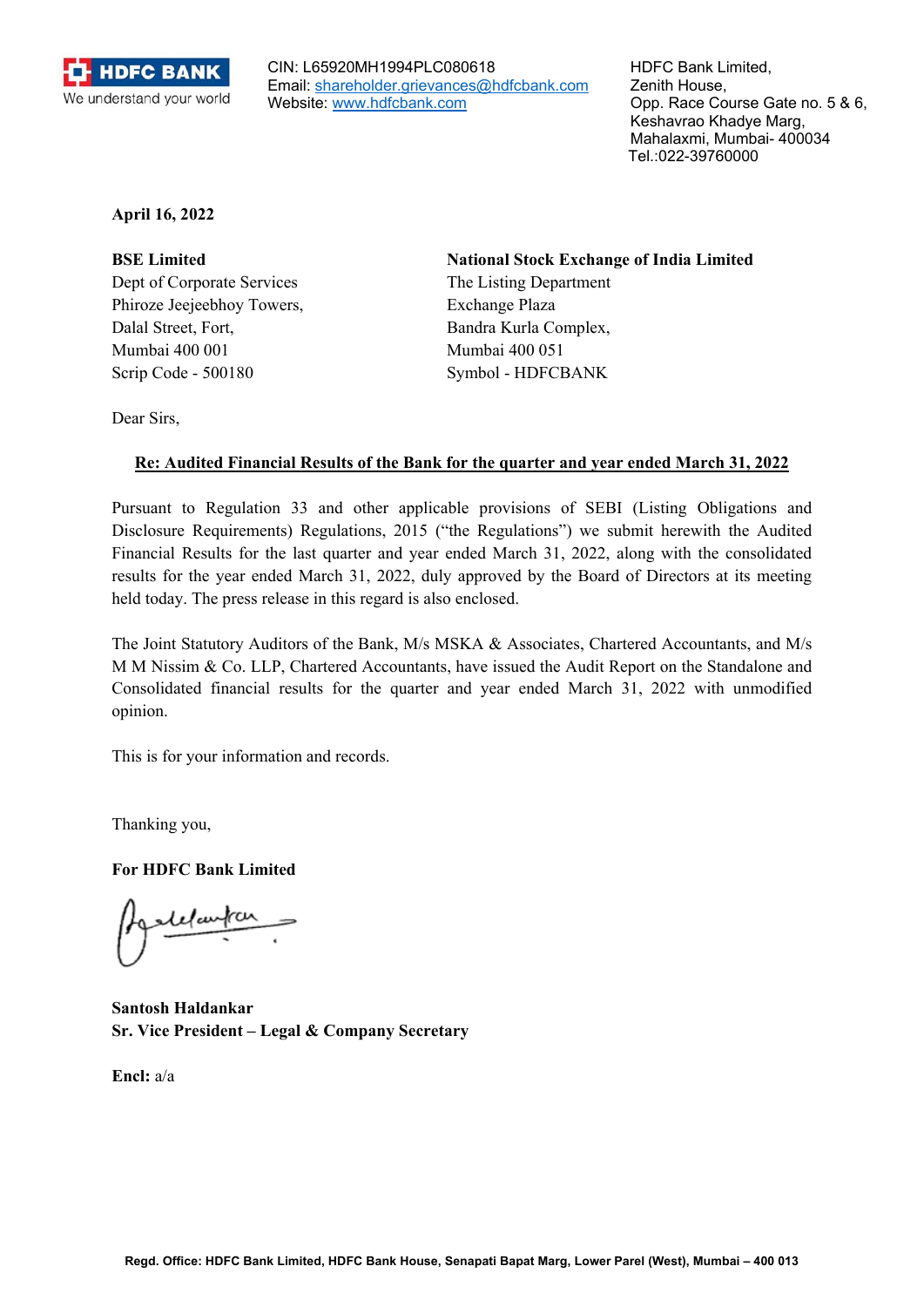#### **HDFC BANK LIMITED** CIN: L65920MH1994PLC080618 Sandoz House, Shivsagar Estate, Dr. Annie Besant Road, Worli, Mumbai 400 018. Website: https://www.hdfcbank.com, Tel.: 022- 6652 1000, Fax: 022- 2496 0739

# AUDITED STANDALONE FINANCIAL RESULTS FOR THE QUARTER AND YEAR ENDED MARCH 31, 2022

|                         |                                                                                                                                  | <b>Quarter ended</b>             |                   | (< in lac)<br>Year ended         |                |                |
|-------------------------|----------------------------------------------------------------------------------------------------------------------------------|----------------------------------|-------------------|----------------------------------|----------------|----------------|
|                         | <b>Particulars</b>                                                                                                               | 31.03.2022                       | 31.12.2021        | 31.03.2021                       | 31.03.2022     | 31.03.2021     |
|                         |                                                                                                                                  | <b>Audited</b><br>(Refer note 5) | <b>Unaudited</b>  | <b>Audited</b><br>(Refer note 5) | <b>Audited</b> | <b>Audited</b> |
| 1                       | Interest Earned (a)+(b)+(c)+(d)                                                                                                  | 3344872                          | 3246805           | 3042359                          | 12775311       | 12085823       |
|                         | a) Interest / discount on advances / bills                                                                                       | 2590886                          | 2489549           | 2381163                          | 9851202        | 9483454        |
|                         | b) Income on investments                                                                                                         | 657653                           | 652582            | 616633                           | 2604613        | 2321427        |
|                         | c) Interest on balances with Reserve Bank of India and other<br>inter-bank funds                                                 | 69545                            | 86319             | 31487                            | 255237         | 234125         |
|                         | d) Others                                                                                                                        | 26788                            | 18355             | 13076                            | 64259          | 46817          |
| $\overline{\mathbf{c}}$ | Other income                                                                                                                     | 763706                           | 818355            | 759391                           | 2950990        | 2520489        |
| 3                       | Total Income (1)+(2)                                                                                                             | 4108578                          | 4065160           | 3801750                          | 15726301       | 14606312       |
| 4                       | Interest Expended                                                                                                                | 1457598                          | 1402457           | 1330344                          | 5574354        | 5597866        |
| 5                       | Operating Expenses (i)+(ii)                                                                                                      | 1015279                          | 985108            | 918129                           | 3744219        | 3272262        |
|                         | ii) Employees cost                                                                                                               | 314464                           | 315442            | 267885                           | 1203169        | 1036479        |
|                         | ii) Other operating expenses                                                                                                     | 700815                           | 669666            | 650244                           | 2541050        | 2235783        |
| 6                       | Total Expenditure (4)+(5) (excluding Provisions and<br>Contingencies)                                                            | 2472877                          | 2387565           | 2248473                          | 9318573        | 8870128        |
| 7                       | Operating Profit before Provisions and Contingencies (3)-(6)                                                                     | 1635701                          |                   |                                  |                |                |
| 8                       | Provisions (other than tax) and Contingencies                                                                                    | 331235                           | 1677595<br>299398 | 1553277                          | 6407728        | 5736184        |
| 9                       | <b>Exceptional Items</b>                                                                                                         |                                  |                   | 469370                           | 1506183        | 1570285        |
| 10                      | Profit / (Loss) from Ordinary Activities before tax (7)-(8)-(9)                                                                  | 1304466                          |                   |                                  |                |                |
| 11                      | Tax Expense                                                                                                                      |                                  | 1378197           | 1083907                          | 4901545        | 4165899        |
| 12                      | Net Profit / (Loss) from Ordinary Activities after tax (10)-(11)                                                                 | 298948                           | 343977            | 265256                           | 1205412        | 1054246        |
| 13                      | Extraordinary items (net of tax expense)                                                                                         | 1005518                          | 1034220           | 818651                           | 3696133        | 3111653        |
| 14                      | Net Profit / (Loss) for the period (12)-(13)                                                                                     |                                  |                   |                                  |                |                |
| 15                      |                                                                                                                                  | 1005518                          | 1034220           | 818651                           | 3696133        | 3111653        |
| 16                      | Paid up equity share capital (Face Value of ₹ 1/- each)                                                                          | 55455                            | 55424             | 55128                            | 55455          | 551281         |
| 17                      | Reserves excluding revaluation reserves<br>Analytical Ratios and other disclosures:                                              |                                  |                   |                                  | 23953838       | 20316953       |
|                         |                                                                                                                                  |                                  |                   |                                  |                |                |
|                         | (i) Percentage of shares held by Government of India<br>(ii) Capital Adequacy Ratio                                              | Nil                              | Nil               | Nil                              | Nil            | Nil            |
|                         |                                                                                                                                  | 18.9%                            | 19.5%             | 18.8%                            | 18.9%          | 18.8%l         |
|                         | (iii) Earnings per share (EPS) (₹) (Face Value of ₹ 1/- each):                                                                   |                                  |                   |                                  |                |                |
|                         | (a) Basic EPS before & after extraordinary items (net of tax<br>expense) - not annualized                                        | 18.1                             | 18.7              | 14.9                             | 66.8           | 56.6           |
|                         | (b) Diluted EPS before & after extraordinary items (net of tax<br>expense) - not annualized                                      | 18.0                             | 18.5              | 14.7                             | 66.3           | 56.3           |
|                         | (iv) NPA Ratios:                                                                                                                 |                                  |                   |                                  |                |                |
|                         | (a) Gross NPAs                                                                                                                   | 1614096                          | 1601355           | 1508600                          | 1614096        |                |
|                         | (b) Net NPAs                                                                                                                     | 440768                           | 467677            | 455482                           |                | 1508600        |
|                         | (c) % of Gross NPAs to Gross Advances                                                                                            | 1.17%                            | 1.26%             | 1.32%                            | 440768         | 455482         |
|                         | (d) % of Net NPAs to Net Advances                                                                                                | 0.32%                            | 0.37%             | 0.40%                            | 1.17%          | 1.32%          |
|                         | (v) Return on assets (average) - not annualized                                                                                  | 0.52%                            | 0.56%             |                                  | 0.32%          | 0.40%          |
|                         | (vi) Net worth                                                                                                                   | 23361381                         | 22339400          | 0.50%                            | 2.03%          | 1.97%          |
|                         | (vii) Outstanding redeemable preference shares                                                                                   |                                  |                   | 19860103                         | 23361381       | 19860103       |
|                         | (viii) Capital redemption reserve                                                                                                |                                  |                   |                                  |                |                |
|                         | (ix) Debt-equity ratio                                                                                                           | 0.33                             |                   |                                  |                |                |
|                         | (x) Total debts to total assets                                                                                                  |                                  | 0.25              | 0.30                             | 0.33           | 0.30           |
|                         |                                                                                                                                  | 8.93%                            | 9.82%             | 7.76%                            | 8.93%          | 7.76%          |
|                         | Debt represents borrowings with residual maturity of more than one<br>year. Total debts represents total borrowings of the Bank. |                                  |                   |                                  |                |                |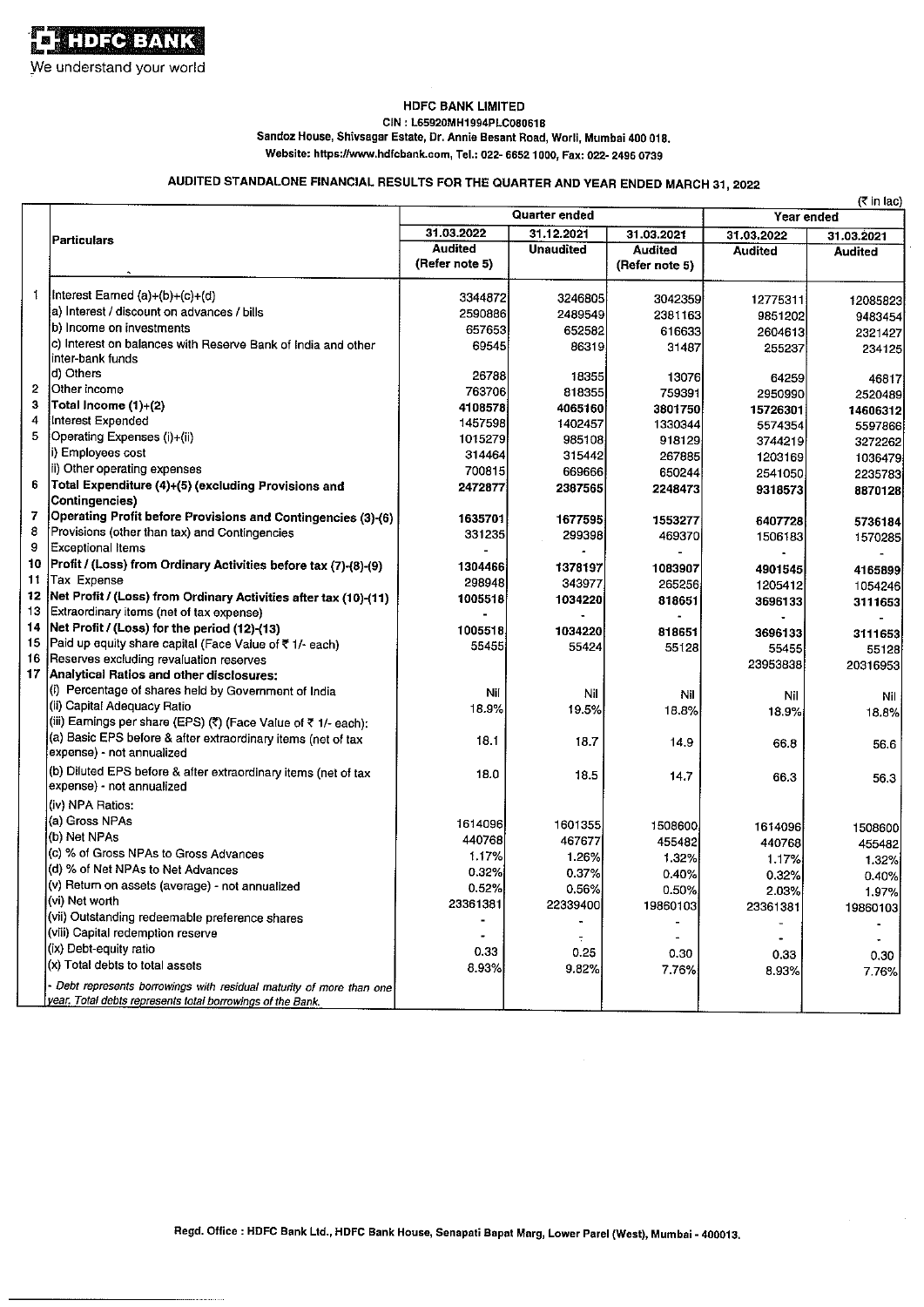

Segment information in accordance with the Accounting Standard 17 - Segment Reporting of the operating segments of the Bank is as under:

|             |                                        |                      |                   |                |                | (र in lac)     |
|-------------|----------------------------------------|----------------------|-------------------|----------------|----------------|----------------|
| Particulars |                                        | <b>Quarter ended</b> |                   |                | Year ended     |                |
|             |                                        | 31.03.2022           | 31.12.2021        | 31.03.2021     | 31.03.2022     | 31.03.2021     |
|             |                                        | <b>Audited</b>       | <b>Unaudited</b>  | Audited        | <b>Audited</b> | <b>Audited</b> |
|             |                                        | (Refer note 5)       |                   | (Refer note 5) |                |                |
| 1.          | <b>Segment Revenue</b>                 |                      |                   |                |                |                |
| a)          | Treasury                               | 789877               | 919160            | 803574         | 3438512        | 3233767        |
| b)          | Retail Banking                         | 3074825              | 2925294           | 2761274        | 11518991       | 11021021       |
| C)          | Wholesale Banking                      | 1768754              | 1872577           | 1472812        | 6648293        | 5715430        |
| d)          | Other Banking Operations               | 553595               | 567252            | 554367         | 2149621        | 1993753        |
| e).         | Unallocated                            | (1218)               |                   | 3082           | (1218)         | 30821          |
|             | <b>Total</b>                           | 6185833              | 6284283           | 5595109        |                |                |
|             | Less: Inter Segment Revenue            | 2077255              | 2219123           | 1793359        | 23754199       | 21967053       |
|             | Income from Operations                 | 4108578              | 4065160           | 3801750        | 8027898        | 7360741        |
| 2           | <b>Segment Results</b>                 |                      |                   |                | 15726301       | 14606312       |
| a)          | Treasury                               | 138376               | 253105            |                |                |                |
| b)          | <b>Retail Banking</b>                  | 409644               | 195926            | 243236         | 893951         | 903050         |
| C)          | Wholesale Banking                      | 615697               | 772611            | 419239         | 922324         | 1057480        |
| d)          | Other Banking Operations               | 168845               |                   | 446455         | 2505301        | 1743754        |
|             | e) Unallocated                         | (28096)              | 204935<br>(48380) | 11539          | 738648         | 620714         |
|             | <b>Total Profit Before Tax</b>         | 1304466              | 1378197           | (36562)        | (158679)       | (159099)       |
| з           | <b>Segment Assets</b>                  |                      |                   | 1083907        | 4901545        | 4165899        |
| a)          | Treasury                               | 55176734             | 53754643          |                |                |                |
| b)          | <b>Retail Banking</b>                  | 61946820             | 58577297          | 51964174       | 55176734       | 51964174       |
| C)          | Wholesale Banking                      | 80813661             | 72959133          | 52199722       | 61946820       | 52199722       |
| d)          | Other Banking Operations               | 7659109              |                   | 62873157       | 80813661       | 62873157       |
|             | e) Unallocated                         | 1257183              | 7356677           | 6711608        | 7659109        | 6711608        |
|             | Total                                  | 206853507            | 1180845           | 938391         | 1257183        | 938391         |
| 4           | <b>Segment Liabilities</b>             |                      | 193828595         | 174687052      | 206853507      | 174687052      |
| a)          | Treasury                               |                      |                   |                |                |                |
| b)          | <b>Retail Banking</b>                  | 7727363              | 13237969          | 7627660        | 7727363        | 7627660        |
| C)          | <b>Wholesale Banking</b>               | 129233974            | 122096409         | 109621782      | 129233974      | 109621782      |
| d)          | Other Banking Operations               | 41382531             | 31759407          | 33811531       | 41382531       | 33811531       |
|             | e) Unallocated                         | 599476               | 631229            | 585765         | 599476         | 585765         |
|             | <b>Total</b>                           | 3900870              | 3139624           | 2668233        | 3900870        | 2668233        |
| 5           | <b>Capital Employed</b>                | 182844214            | 170864638         | 154314971      | 182844214      | 154314971      |
|             | (Segment Assets - Segment Liabilities) |                      |                   |                |                |                |
|             | a) Treasury                            |                      |                   |                |                |                |
| b)          | <b>Retail Banking</b>                  | 47449371             | 40516674          | 44336514       | 47449371       | 44336514       |
| c)          | Wholesale Banking                      | (67287154)           | (63519112)        | (57422060)     | (67287154)     | (57422060)     |
| d)          | Other Banking Operations               | 39431130             | 41199726          | 29061626       | 39431130       | 29061626       |
| e)          | Unallocated                            | 7059633              | 6725448           | 6125843        | 7059633        | 6125843        |
|             | Total                                  | (2643687)            | (1958779)         | (1729842)      | (2643687)      | (1729842)      |
|             |                                        | 24009293             | 22963957          | 20372081       | 24009293       | 20372081       |

Business Segments have been identified and reported taking into account the target customer profile, the nature of products and services, the differing risks and returns, the organisation structure, the internal business reporting system and the guidelines prescribed by the RBI.

 $\bar{z}$ 

 $\hat{\mathbf{v}}$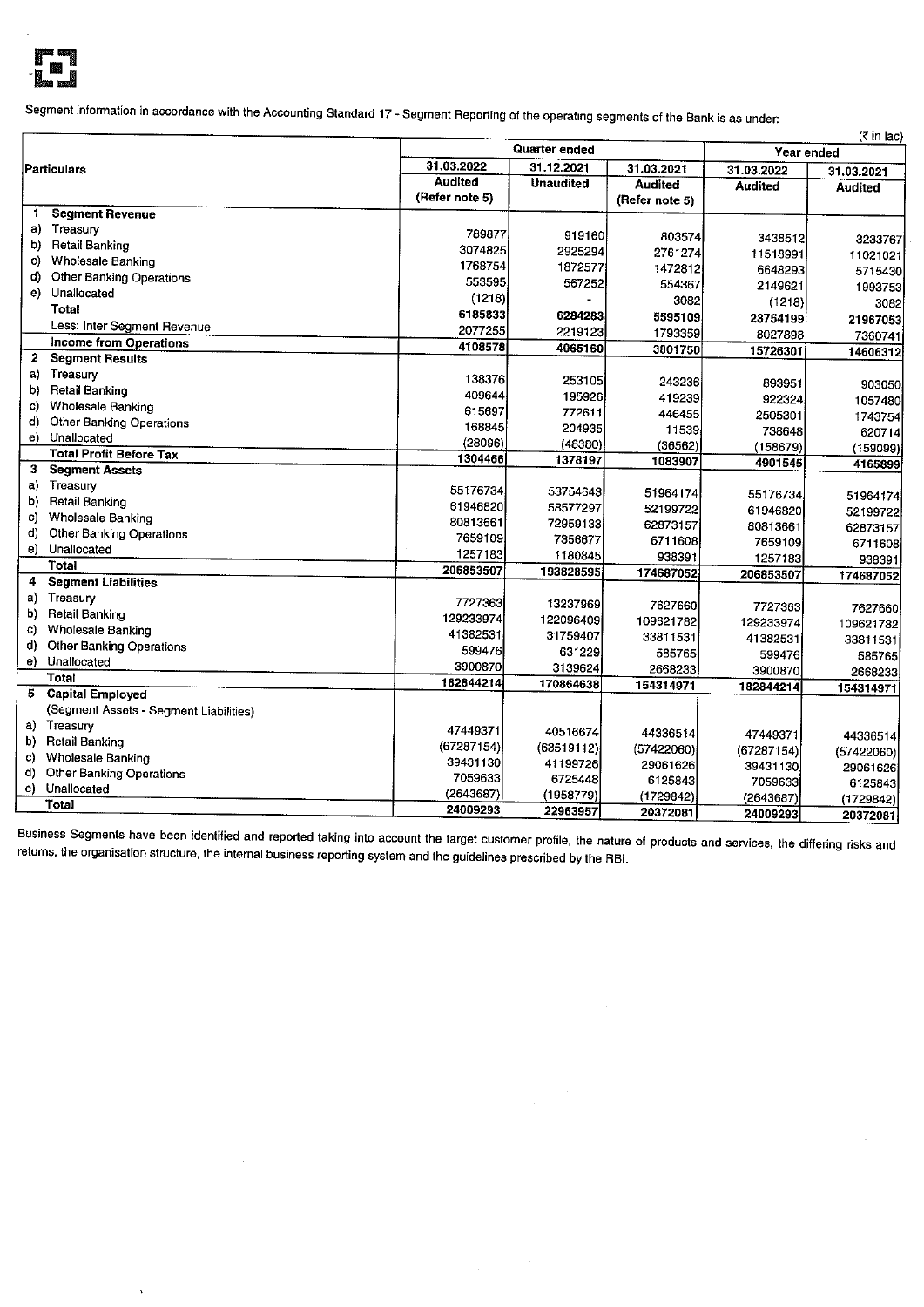

### Notes:

1 Statement of Assets and Liabilities is given below:

|                                                        |                | (< in lac)     |
|--------------------------------------------------------|----------------|----------------|
|                                                        | As at          | As at          |
| Particulars                                            | 31.03.2022     | 31.03.2021     |
|                                                        | <b>Audited</b> | <b>Audited</b> |
| <b>CAPITAL AND LIABILITIES</b>                         |                |                |
| <b>Capital</b>                                         | 55455          | 55128          |
| Reserves and Surplus                                   | 23953838       | 20316953       |
| Deposits                                               | 155921744      | 133506022      |
| Borrowings                                             | 18481721       | 13548733       |
| Other Liabilities and Provisions                       | 8440749        | 7260216        |
| Total                                                  | 206853507      | 174687052      |
| <b>ASSETS</b>                                          |                |                |
| Cash and Balances with Reserve Bank of India           | 12999564       | 9734073        |
| Balances with Banks and Money at Call and Short notice | 2233130        | 2212966        |
| Ilnvestments                                           | 45553570       | 44372829       |
| Advances                                               | 136882093      | 113283663      |
| Fixed Assets                                           | 608368         | 490932         |
| Other Assets                                           | 8576782        | 4592589        |
| <b>Total</b>                                           | 206853507      | 174687052      |

### 2 Statement of Cash flow is given below:

|                                                             | (₹ in lac)<br><b>Year ended</b> |                   |
|-------------------------------------------------------------|---------------------------------|-------------------|
| Particulars                                                 | 31.03.2022                      | 31.03.2021        |
|                                                             | <b>Audited</b>                  | <b>Audited</b>    |
| Cash flows from operating activities:                       |                                 |                   |
| Profit before income tax                                    | 4901545                         | 4165899           |
| Adjustments for:                                            |                                 |                   |
| Depreciation on fixed assets                                | 159980                          |                   |
| (Profit) / loss on revaluation of investments               | (154640)                        | 130241<br>148532  |
| Amortisation of premium on held to maturity investments     | 82132                           |                   |
| (Profit) / loss on sale of fixed assets                     | 334                             | 76547             |
| Provision / charge for non performing assets                | 1063348                         | (154)<br>1164997  |
| Provision for standard assets and contingencies             | 495697                          | 426948            |
| Dividend from subsidiaries                                  | (83090)                         | (48304)           |
| Employee Stock Options Expense                              | 32597                           |                   |
|                                                             | 6497903                         | 6064706           |
| Adjustments for:                                            |                                 |                   |
| Increase in investments                                     | (1219517)                       | (5254061)         |
| Increase in advances                                        | (24663890)                      | (15092464)        |
| Increase in deposits                                        | 22415722                        | 18755793          |
| (Increase) / decrease in other assets                       | (3802358)                       | 1001828           |
| Increase / (decrease) in other liabilities and provisions   | 751796                          | (67565)           |
|                                                             | (20344)                         | 5408237           |
| Direct taxes paid (net of refunds)                          | (1400526)                       | (1258757)         |
| Net cash flow (used in) / from operating activities         | (1420870)                       | 4149480           |
| Cash flows from investing activities:                       |                                 |                   |
| Purchase of fixed assets                                    |                                 |                   |
| Proceeds from sale of fixed assets                          | (214079)                        | (161738)          |
| Dividend from subsidiaries                                  | 1830<br>83090                   | 1416              |
| Net cash flow used in investing activities                  | (129159)                        | 48304<br>(112018) |
| Cash flows from financing activities:                       |                                 |                   |
| Proceeds from issue of share capital, net of issue expenses |                                 |                   |
| Proceeds from issue of Additional Tier I capital bonds      | 260976                          | 176010            |
| Redemption of Tier II capital bonds                         | 816275                          |                   |
| Net proceeds / (repayments) in other borrowings             | (365000)                        | (110500)          |
| Dividend paid during the period                             | 4466163<br>(359240)             | (803621)          |
| Net cash flow from / (used in) financing activities         | 4819174                         | (738111)          |
| Effect of exchange fluctuation on translation reserve       | 16510                           |                   |
| Net increase in cash and cash equivalents                   |                                 | (14184)           |
|                                                             | 3285655                         | 3285167           |
| Cash and cash equivalents as at April 1st                   | 11947039                        | 8661872           |
| Cash and cash equivalents as at the year end                | 15232694                        | 11947039          |
|                                                             |                                 |                   |

 $\hat{\boldsymbol{\beta}}$ 

 $\bar{z}$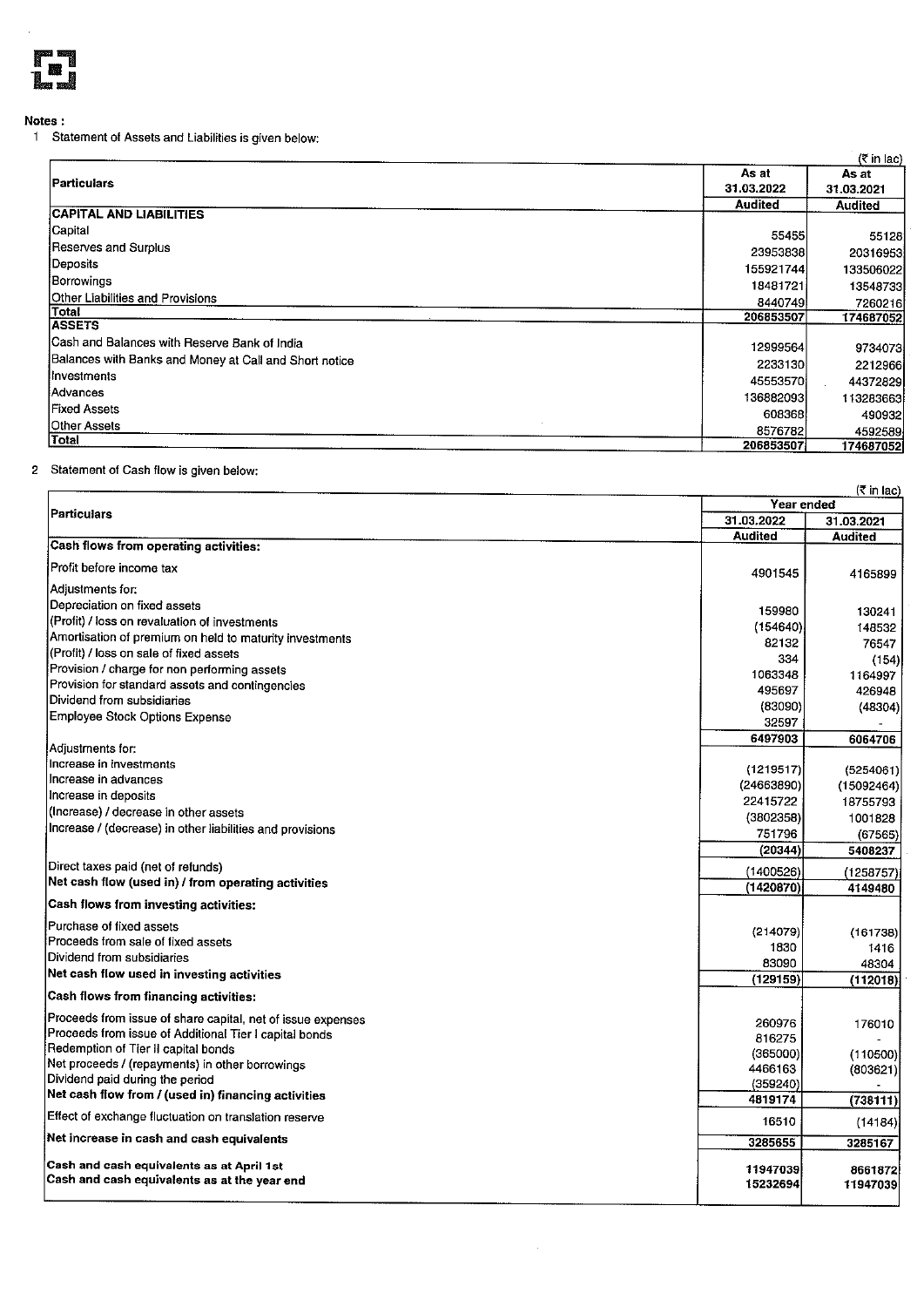

- The above financial results have been approved by the Board of Directors at its meeting held on April 16, 2022. The financial results for the quarter and year ended March 31, 2022 have been subjected to an audit by the statutory auditors (M S K A & Associates, Chartered Accountants and M M Nissim & Co LLP, Chartered Accountants) of the Bank. The financial results for the quarter and year ended March 31, 2021 were audited by M S K A & Associates, Chartered Accountants.
- The Bank has applied its significant accounting policies in the preparation of these financial results consistent with those followed in the annual financial  $\overline{A}$ statements for the year ended March 31, 2021 except for its stock based employee compensation plans. The RBI, vide its clarification dated August 30, 2021 on Guidelines on Compensation of Whole Time Directors / Chief Executive Officers / Material Risk Takers and Control Function Staff, advised Banks that the fair value of share-linked instruments on the date of grant should be recognised as an expense for all instruments granted after the accounting period ending March 31, 2021. Accordingly, the Bank has changed its accounting policy from the intrinsic value method to the fair value method for all employee stock options granted after March 31, 2021. The fair value is estimated on the date of grant using Black-Scholes model and is recognised as compensation expense over the vesting period. As a result, 'Employees cost' for the quarter and year ended March 31, 2022 is higher by ₹ 117.98 crore and ₹ 325.97 crore respectively with a consequent reduction in profit after tax by the said amount.
- The figures of the last quarter in each of the financial years are the balancing figures between audited figures in respect of the full financial year and the  $\overline{5}$ published year to date figures upto the end of the third quarter of the respective financial year.
- The Board of Directors at their meeting held on March 28, 2022, accorded approval for adoption of Employee Stock Incentive Plan 2022 of the Bank ("the Stock 6 Incentive Plan 2022"), which is in accordance with the Securities and Exchange Board of India (Share Based Employee Benefits and Sweat Equity) Regulations, 2021. A maximum of 10 crore Restricted Stock Units (RSUs) may be offered at par under the Stock Incentive Plan 2022, which shall entitle the RSU holder 1 (one) fully paid-up equity share of face value of ₹ 1/- each against each RSU exercised, subject to approval of the shareholders of the Bank.
- The Board of Directors at its meeting held on April 04, 2022, approved a composite Scheme of amalgamation ("Scheme"), for the amalgamation of: (i) HDFC  $\overline{7}$ Investments Limited and HDFC Holdings Limited, into and with Housing Development Finance Corporation Limited ("HDFC Limited"); and thereafter (ii) HDFC Limited into HDFC Bank Limited, and their respective shareholders and creditors, under Sections 230 to 232 of the Companies Act, 2013 and other applicable Laws including the rules and regulations. The share exchange ratio shall be 42 equity shares of face value of ₹ 1/- each of the Bank for every 25 equity shares of face value of ₹ 2/- each of HDFC Limited. The Scheme is subject to the receipt of requisite approvals from statutory and regulatory authorities, and the respective shareholders and creditors, under applicable law.

As per the scheme, the appointed date for the amalgamation of HDFC Limited with and into the Bank shall be the effective date of the scheme. Upon the scheme becoming effective, the Bank will issue equity shares to the shareholders of HDFC Limited as on the record date. The equity shares held by HDFC Limited in the Bank will be extinguished as per the scheme.

- During the quarter and year ended March 31, 2022, the Bank has allotted 31,41,500 and 3,27,64,494 equity shares respectively pursuant to the exercise of options under the approved employee stock option schemes.
- During the year ended March 31, 2022, the Bank has raised Basel III compliant Additional Tier 1 (AT1) Notes of U.S.\$ 1 billion (equivalent ₹7,423.75 crore) and Basel III compliant AT1 Bonds of ₹739.00 crore.
- The outbreak of the COVID-19 pandemic had led to a nation-wide lockdown in April-May 2020. This was followed by localised lockdowns in areas with a 10 significant number of COVID-19 cases. Following the easing of lockdown measures, there was an improvement in economic activity in the second half of fiscal 2021. Since then India experienced two waves of the COVID-19 pandemic following the discovery of mutant coronavirus variants, leading to the reimposition of regional lockdowns which were subsequently lifted.

The impact of COVID-19, including changes in customer behaviour and pandemic fears, as well as restrictions on business and individual activities, led to significant volatility in global and Indian financial markets and a significant decrease in global and local economic activities. The disruptions following the outbreak, impacted loan originations, the sale of third party products, the use of credit and debit cards by customers and the efficiency in collection efforts resulting in increase in customer defaults and consequent increase in provisions there against.

India is emerging from the COVID-19 pandemic. The extent to which any new wave of COVID-19 will impact the bank's results will depend on ongoing as well as future developments, including, among other things, any new information concerning the severity of the COVID-19 pandemic, and any action to contain its spread or mitigate its impact whether government-mandated or elected by us.

Details of resolution plan implemented under the Resolution Framework for COVID-19-related Stress as per RBI circular dated August 06, 2020 (Resolution 11 Framework 1.0) and May 05, 2021 (Resolution Framework 2.0) as at March 31, 2022 are given below:

|                                                                     |                                                               |                                         |                                           |                             | (₹ in crore)           |
|---------------------------------------------------------------------|---------------------------------------------------------------|-----------------------------------------|-------------------------------------------|-----------------------------|------------------------|
|                                                                     | Exposure                                                      |                                         | to Of (A), aggregate Of (A) amount Of (A) |                             | amount Exposure<br>tol |
|                                                                     | accounts classified debt that slipped written off during paid |                                         |                                           | by                          | the accounts           |
|                                                                     | las                                                           | Standard into NPA during the half-year" |                                           | borrowers during classified | asl                    |
|                                                                     | consequent                                                    | tolthe<br>half-yearl                    |                                           | the half-year**             | Standard               |
| Type of Borrower                                                    | implementation of ended March 31.                             |                                         |                                           |                             | consequent<br>tol      |
|                                                                     | resolution plan -2022                                         |                                         |                                           |                             | limplementation        |
|                                                                     | Position as at the                                            |                                         |                                           |                             | of resolution plan     |
|                                                                     | end of the previous                                           |                                         |                                           |                             | - Position as at       |
|                                                                     | half-vear<br>i.el                                             |                                         |                                           |                             | the end of this        |
|                                                                     | September<br>30.                                              |                                         |                                           |                             | half-vear<br>i.el      |
|                                                                     | (2021 (A)*                                                    |                                         |                                           |                             | March 31, 2022^1       |
| Personal Loans                                                      | 11588.80                                                      | 1594.281                                | 620.09                                    |                             |                        |
| Corporate persons                                                   | 1834.341                                                      | 128.64                                  |                                           | 212.96                      | 9781.56                |
| Of which, MSMEs                                                     | 159.92                                                        | 5.71                                    | 1,61                                      | 193.29                      | 1512.41                |
| Others                                                              | 2457,43                                                       |                                         | 0.58                                      | 0.03 <sub>1</sub>           | 154.18                 |
| Total                                                               |                                                               | 303.17                                  | 21.97                                     | 58.19                       | 2096.07                |
| $\frac{1}{2}$ trobidge section the does in section of $\frac{1}{2}$ | 15880.57                                                      | 2026.09                                 | 643.67                                    | 464.44                      | 13390.04               |

Includes restructuring done in respect of requests received as of September 30, 2021 processed subsequently.

Feepresents debt that slipped into NPA and was subsequently written off during the half-year ended March 31, 2022.

\*\* Amount paid by the borrower during the half year is net of additions in the borrower account including additions due to interest capitalisation.

^ Excludes other facilities to the borrowers aggregating to ₹ 2,307.65 crore which have not been restructured.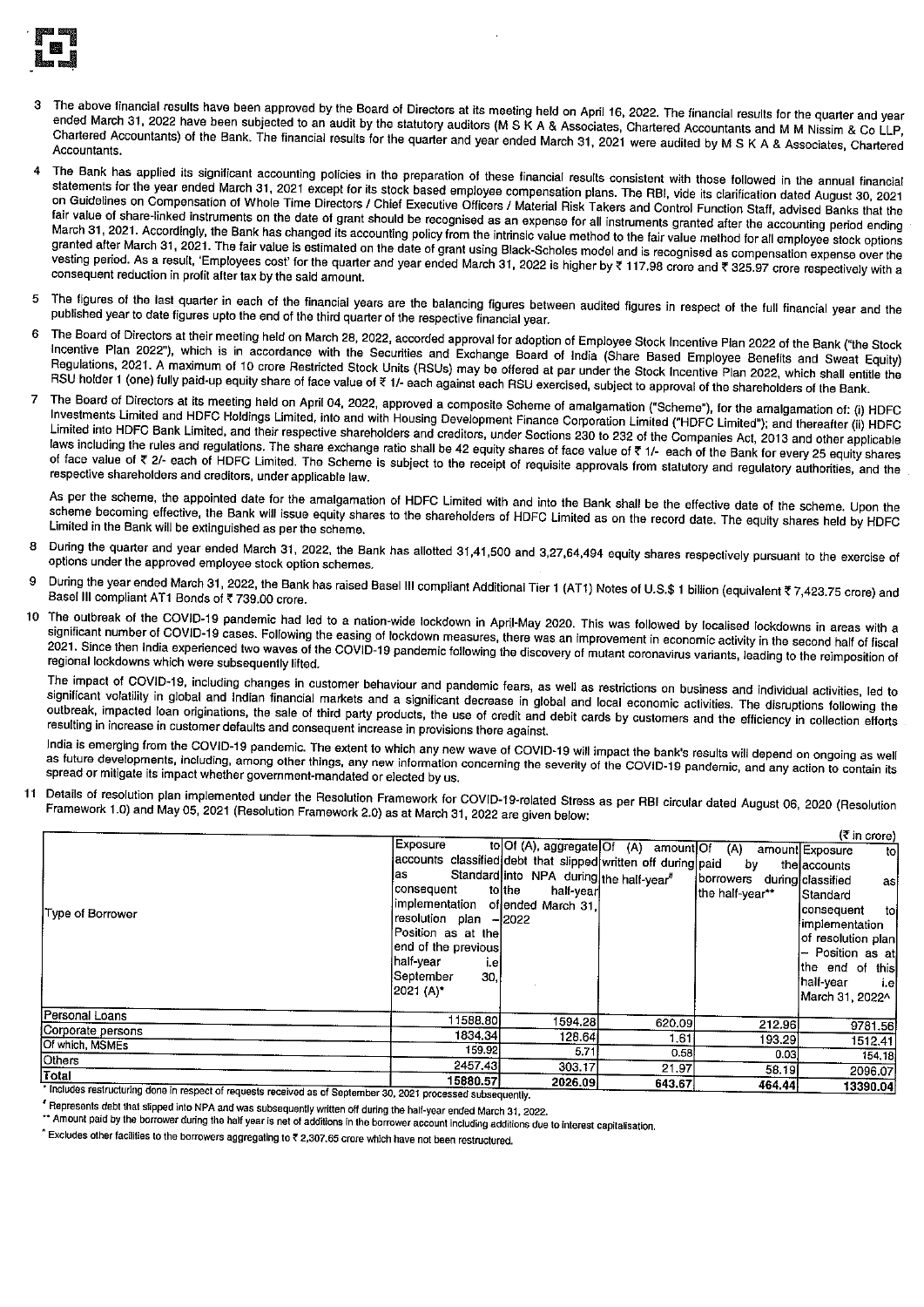

Details of loans transferred / acquired during the quarter ended March 31, 2022 under the RBI Master Direction on Transfer of Loan Exposures dated  $12$ September 24, 2021 are given below:

(i) The Bank has not transferred any stressed loan (Non-performing asset and Special Mention Account) and loan not in default.

(ii) Details of loans not in default acquired through assignment are given below:

| Particulars                                                 | Valuel   |
|-------------------------------------------------------------|----------|
| Aggregate amount of loans acquired (₹ in crore)             | 8,132.54 |
| Weighted average residual maturity (in years)               | 15.05    |
| Weighted average holding period by originator (in years)    | 1,541    |
| Retention of beneficial economic interest by the originator | 10%l     |
| Tangible security coverage                                  | 100%)    |

The loans acquired are not rated as these are to non-corporate borrowers.

(iii) The Bank has not acquired any stressed loan.

- 13 Other income includes commission income from non-fund based banking activities, fees, earnings from foreign exchange and derivative transactions, profit and loss (including revaluation) from investments, dividends from subsidiaries and recoveries from accounts previously written off.
- 14 Other operating expenses include commission paid to sales agents of ₹1,165.19 crore (previous period: ₹864.27 crore) and ₹3,718.81 crore (previous year: ₹ 2,611.72 crore) for the quarter and year ended March 31, 2022 respectively.
- 15 Figures of the previous periods have been regrouped / reclassified wherever necessary to conform to current period's classification.

16 ₹ 10 lac = ₹ 1 million

₹10 million = ₹1 crore

Place : Mumbai Date: April 16, 2022

Sashidhar Jagdishan **Managing Director**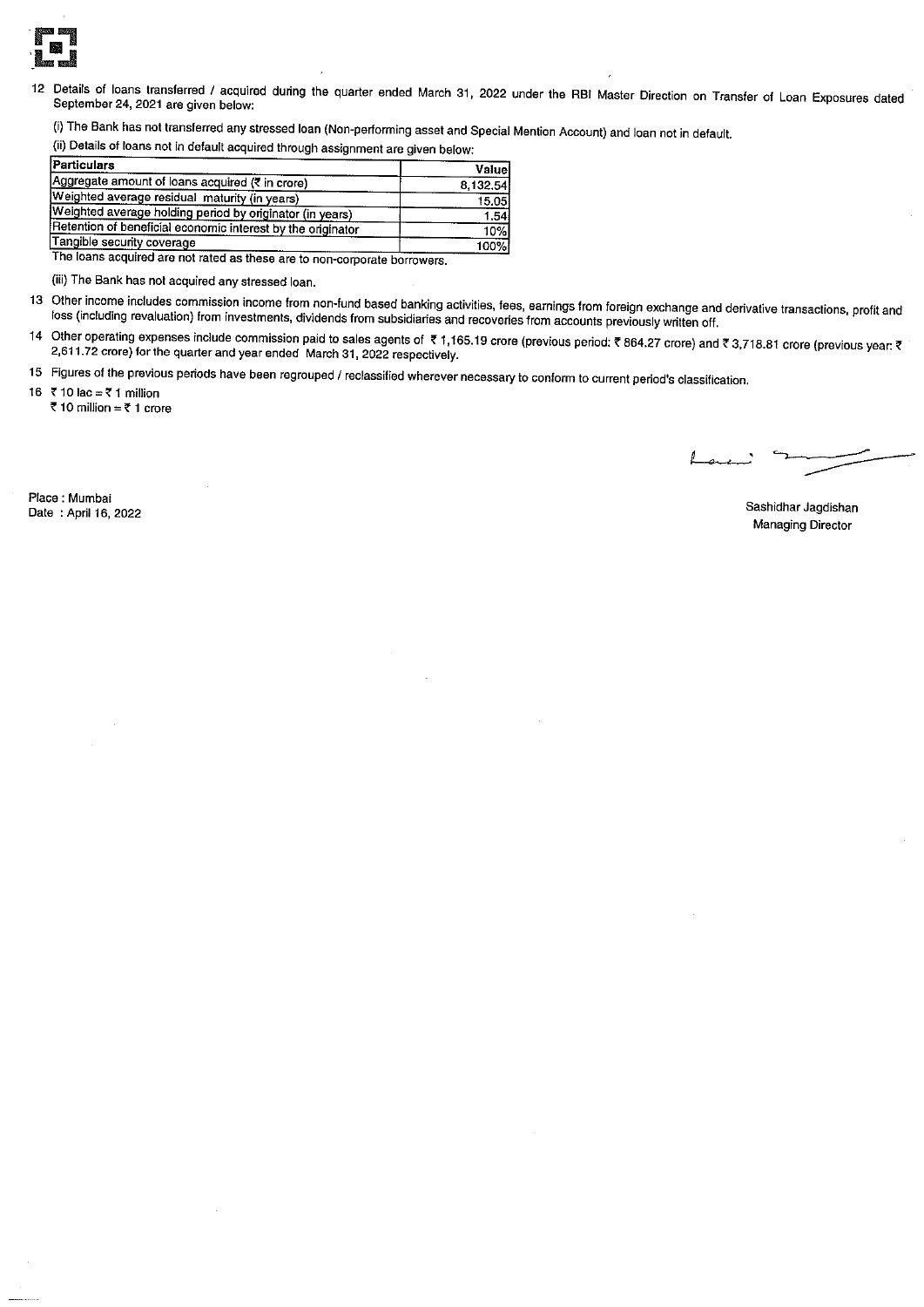#### **HDFC BANK LIMITED** CIN: L65920MH1994PLC080618

Sandoz House, Shivsagar Estate, Dr. Annie Besant Road, Worli, Mumbai 400 018.

Website: https://www.hdfcbank.com, Tel.: 022- 6652 1000, Fax: 022- 2496 0739

# AUDITED CONSOLIDATED FINANCIAL RESULTS FOR THE QUARTER AND YEAR ENDED MARCH 31, 2022

|                |                                                                                             |                |                  |                |                | $(3 \nmid n \rceil)$ |
|----------------|---------------------------------------------------------------------------------------------|----------------|------------------|----------------|----------------|----------------------|
|                |                                                                                             |                | Quarter ended    |                |                | Year ended           |
|                | Particulars                                                                                 | 31.03.2022     | 31.12.2021       | 31.03.2021     | 31.03.2022     | 31.03.2021           |
|                |                                                                                             | <b>Audited</b> | <b>Unaudited</b> | <b>Audited</b> | <b>Audited</b> | <b>Audited</b>       |
|                |                                                                                             | (Refer note 5) |                  | (Refer note 5) |                |                      |
|                | Interest Earned (a)+(b)+(c)+(d)                                                             | 3557419        | 3458802          | 3260692        | 13593641       | 12855240             |
|                | a) interest / discount on advances / bills                                                  | 2794295        | 2690770          | 2589859        | 10629534       | 10229913             |
|                | b) Income on investments                                                                    | 651223         | 647468           | 618183         | 2590706        | 2321162              |
|                | c) Interest on balances with Reserve Bank of India and other                                | 71725          | 88446            | 33169          | 263078         | 241430               |
|                | linter-bank funds                                                                           |                |                  |                |                |                      |
|                | d) Others                                                                                   | 40176          | 32118            | 19481          | 110323         | 62735                |
| 2              | Other Income                                                                                | 838626         | 877694           | 830257         | 3175899        | 2733288              |
| 3              | Total Income (1)+(2)                                                                        | 4396045        | 4336496          | 4090949        | 16769540       | 15588528             |
| 4              | Interest Expended                                                                           | 1522653        | 1472402          | 1408324        | 5858433        | 5924759              |
| 5              | Operating Expenses (i)+(ii)                                                                 | 1101352        | 1060711          | 980792         | 4031243        | 3500126              |
|                | i) Employees cost                                                                           | 420063         | 412123           | 357054         | 1589703        | 1367667              |
|                | ii) Other operating expenses                                                                | 681289         | 648588           | 623738         | 2441540        | 2132459              |
| 6              | Total Expenditure (4)+(5) (excluding Provisions and                                         | 2624005        | 2533113          | 2389116        | 9889676        | 9424885              |
|                | Contingencies)                                                                              |                |                  |                |                |                      |
| $\overline{7}$ | Operating Profit before Provisions and Contingencies (3)-(6)                                | 1772040        | 1803383          | 1701833        | 6879864        | 6163643              |
| 8              | Provisions (Other than tax) and Contingencies                                               | 403055         | 381570           | 575260         | 1792525        | 1884029              |
| 9              | Exceptional Items                                                                           |                |                  |                |                |                      |
| 10             | Profit / (Loss) from ordinary activities before tax (7)-(8)-(9)                             | 1368985        | 1421813          | 1126573        | 5087339        | 4279614              |
| 11             | Tax Expense                                                                                 | 321496         | 360236           | 282140         | 1272249        | 1093937              |
| 12             | Net Profit / (Loss) from Ordinary Activities after tax (10)-(11)                            | 1047489        | 1061577          | 844433         | 3815090        | 3185677              |
| 13             | Extraordinary items (net of tax expense)                                                    |                |                  |                |                |                      |
| 14             | Consolidated Net Profit / (Loss) for the period before                                      | 1047489        | 1061577          | 844433         | 3815090        | 3185677              |
|                | minorities' interest (12)-(13)<br>15  Less: Minorities' Interest                            |                |                  |                |                |                      |
|                |                                                                                             | 3188           | 2431             | 1055           | 9815           | 2356                 |
|                | 16 Consolidated Net Profit / (Loss) for the period attributable to<br>the group (14)-(15)   | 1044301        | 1059146          | 843378         | 3805275        | 3183321              |
| 17             | Paid up equity share capital (Face Value of ₹ 1/- each)                                     |                |                  |                |                |                      |
| 18             | Reserves excluding revaluation reserves                                                     | 55455          | 55424            | 55128          | 55455          | 55128                |
| 19             | <b>Analytical Ratios:</b>                                                                   |                |                  |                | 24677162       | 20925890             |
|                | (i) Percentage of shares held by Government of India                                        |                |                  |                |                |                      |
|                | (ii) Earnings per share (EPS) (₹) (Face Value of ₹ 1/- each):                               | Nil            | Nil              | Nil            | Nil            | Nil                  |
|                | (a) Basic EPS before & after extraordinary items (net of tax                                |                |                  |                |                |                      |
|                | expense) - not annualized                                                                   | 18.8           | 19.1             | 15.3           | 68.8           | 57.9                 |
|                |                                                                                             |                |                  |                |                |                      |
|                | (b) Diluted EPS before & after extraordinary items (net of tax<br>expense) - not annualized | 18.7           | 19.0             | 15.2           | 68.3           | 57.6                 |
|                |                                                                                             |                |                  |                |                |                      |
|                |                                                                                             |                |                  |                |                |                      |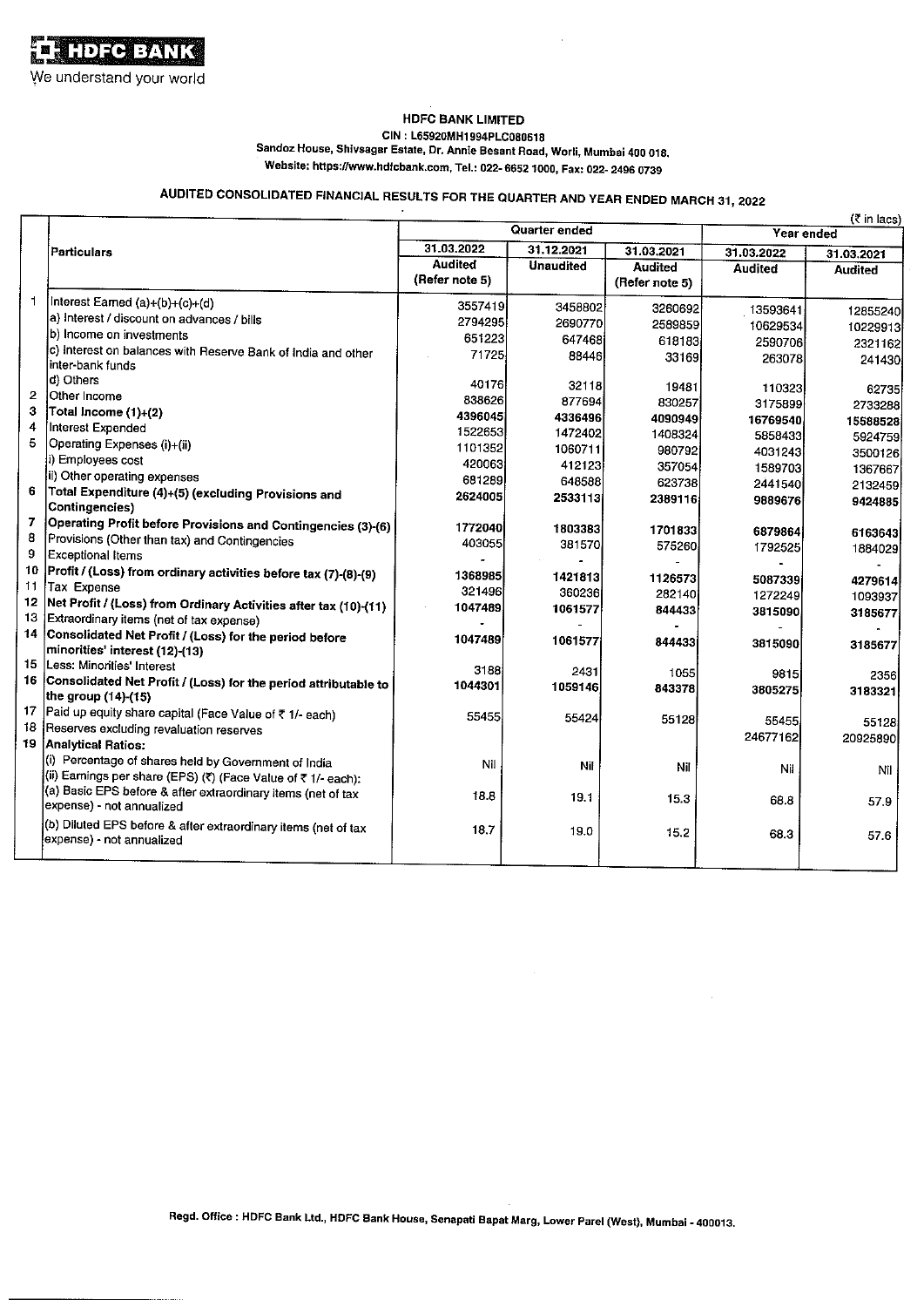

Consolidated Segment information in accordance with the Accounting Standard 17 - Segment Reporting of the operating segments of the Bank is as under:

|              | Quarter ended<br>Year ended                          |                |                  |                           |                        | (र in lac)     |
|--------------|------------------------------------------------------|----------------|------------------|---------------------------|------------------------|----------------|
|              |                                                      | 31.03.2022     | 31.12.2021       | 31.03.2021                |                        |                |
|              | Particulars                                          | <b>Audited</b> | <b>Unaudited</b> |                           | 31.03.2022             | 31.03.2021     |
|              |                                                      | (Refer note 5) |                  | Audited<br>(Refer note 5) | Audited                | <b>Audited</b> |
| 1            | <b>Segment Revenue</b>                               |                |                  |                           |                        |                |
| a)           | Treasury                                             |                |                  |                           |                        |                |
| b)           | Retail Banking                                       | 789877         | 919160           | 803574                    | 3438512                | 3233767        |
| C)           | <b>Wholesale Banking</b>                             | 3074825        | 2925294          | 2761274                   | 11518991               | 11021021       |
| d)           | Other Banking Operations                             | 1768754        | 1872577          | 1472812                   | 6648293                | 5715430        |
| e)           | Unallocated                                          | 841062         | 838588           | 843566                    | 3192860                | 2975969        |
|              | Total                                                | (1218)         |                  | 3082                      | (1218))                | 3082           |
|              |                                                      | 6473300        | 6555619          | 5884308                   | 24797438               | 22949269       |
|              | Less: Inter Segment Revenue                          | 2077255        | 2219123          | 1793359                   | 8027898                | 7360741        |
| $\mathbf{2}$ | <b>Income from Operations</b>                        | 4396045        | 4336496          | 4090949                   | 16769540               | 15588528       |
|              | <b>Segment Results</b>                               |                |                  |                           |                        |                |
| a)           | Treasury                                             | 138376         | 253105           | 243236                    | 893951                 | 903050         |
| b)           | <b>Retail Banking</b>                                | 409644         | 195926           | 419239                    | 922324                 | 1057480        |
| C)           | <b>Wholesale Banking</b>                             | 615697         | 772611           | 446455                    | 2505301                | 1743754        |
| ď)           | Other Banking Operations                             | 233364         | 248551           | 54205                     | 924442                 | 734429         |
| e)           | Unallocated                                          | (28096)        | (48380)          | (36562)                   | (158679)               | (159099)       |
|              | <b>Total Profit Before Tax and Minority Interest</b> | 1368985        | 1421813          | 1126573                   | 5087339                | 4279614        |
| 3            | <b>Segment Assets</b>                                |                |                  |                           |                        |                |
|              | a) Treasury                                          | 55176734       | 53754643         | 51964174                  | 55176734               | 51964174       |
| b)           | <b>Retail Banking</b>                                | 61946820       | 58577297         | 52199722                  | 61946820               | 52199722       |
| C)           | <b>Wholesale Banking</b>                             | 80813661       | 72959133         | 62873157                  | 80813661               | 62873157       |
| d)           | Other Banking Operations                             | 13099032       | 12555118         | 11975219                  | 13099032               | 11975219       |
| e)           | Unallocated                                          | 1257183        | 1180845          | 938391                    | 1257183                | 938391         |
|              | Total                                                | 212293430      | 199027036        | 179950663                 | 212293430              | 179950663      |
| 4            | <b>Segment Liabilities</b>                           |                |                  |                           |                        |                |
| a)           | Treasury                                             | 7727363        | 13237969         | 7627660                   | 7727363                | 7627660        |
| b)           | <b>Retail Banking</b>                                | 129233974      | 122096409        | 109621782                 | 129233974              | 109621782      |
| C)           | <b>Wholesale Banking</b>                             | 41382531       | 31759407         | 33811531                  | 41382531               | 33811531       |
| d)           | Other Banking Operations                             | 5244034        | 5080298          | 5177164                   | 5244034                | 5177164        |
|              | e) Unallocated                                       | 3900870        | 3139624          | 2668232                   | 3900870                | 2668232        |
|              | Total                                                | 187488772      | 175313707        | 158906369                 | 187488772              |                |
|              | 5 Capital Employed                                   |                |                  |                           |                        | 158906369      |
|              | (Segment Assets - Segment Liabilities)               |                |                  |                           |                        |                |
|              | a) Treasury                                          | 47449371       | 40516674         | 44336514                  | 47449371               |                |
| b)           | <b>Retail Banking</b>                                | (67287154)     | (63519112)       | (57422060)                |                        | 44336514       |
| C)           | Wholesale Banking                                    | 39431130       | 41199726         | 29061626                  | (67287154)<br>39431130 | (57422060)     |
| d)           | Other Banking Operations                             | 7854998        | 7474820          | 6798055                   |                        | 29061626       |
| e)           | Unallocated                                          | (2643687)      | (1958779)        | (1729841)                 | 7854998                | 6798055        |
|              | Total                                                | 24804658       | 23713329         | 21044294                  | (2643687)              | (1729841)      |
|              |                                                      |                |                  |                           | 24804658               | 21044294       |

Business Segments have been identified and reported taking into account the target customer profile, the nature of products and services, the differing risks and<br>returns, the organisation structure, the internal business r

 $\ddot{\phantom{a}}$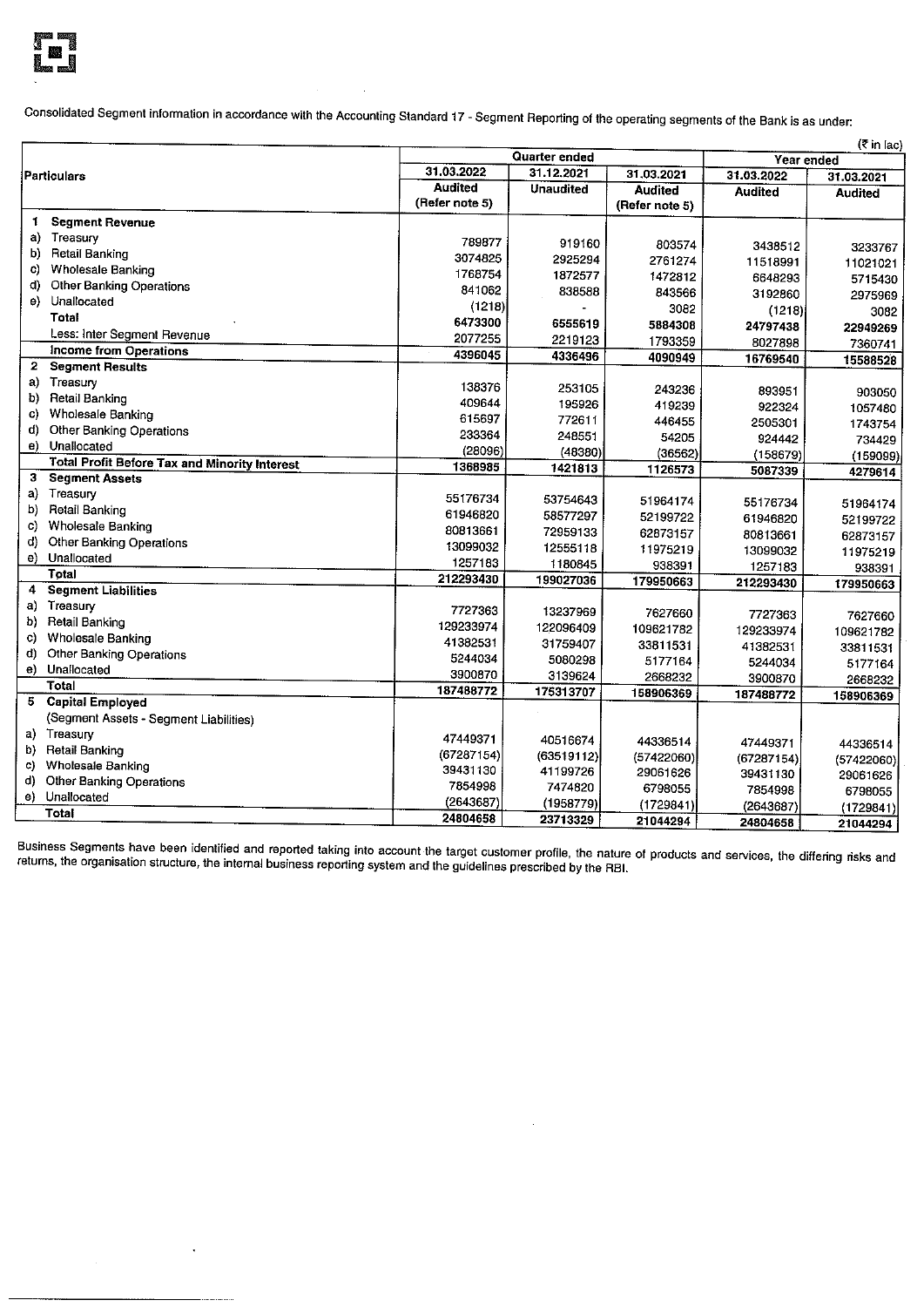

Notes:

1 Consolidated Statement of Assets and Liabilities is given below:

|                                                        |                | (₹ in lac)     |
|--------------------------------------------------------|----------------|----------------|
|                                                        | As at          | As at          |
| <b>Particulars</b>                                     | 31.03.2022     | 31.03.2021     |
|                                                        | <b>Audited</b> | <b>Audited</b> |
| <b>CAPITAL AND LIABILITIES</b>                         |                |                |
| Capital                                                | 55455          | 55128          |
| Reserves and Surplus                                   | 24677162       | 20925890       |
| Minority Interest                                      | 72041          | 63276          |
| Deposits                                               | 155800303      | 133372087      |
| Borrowings                                             | 22696650       | 17769675       |
| Other Liabilities and Provisions                       | 8991819        | 7764607        |
| Total                                                  | 212293430      | 179950663      |
| <b>ASSETS</b>                                          |                |                |
| Cash and balances with Reserve Bank of India           | 13003071       | 9737035        |
| Balances with Banks and Money at Call and Short notice | 2535502        | 2390216        |
| Investments                                            | 44926386       | 43882311       |
| lAdvances                                              | 142094228      | 118528352      |
| Fixed Assets                                           | 628328         | 509956         |
| Other Assets                                           | 9091036        | 4887914        |
| Goodwill on Consolidation                              | 14879          | 14879          |
| Total                                                  | 212293430      | 179950663      |

2 Consolidated Statement of Cash flow is given below:

| (र in lac)                                                         |                |                |  |  |
|--------------------------------------------------------------------|----------------|----------------|--|--|
|                                                                    | Year ended     |                |  |  |
| Particulars                                                        | 31.03.2022     | 31.03.2021     |  |  |
|                                                                    | <b>Audited</b> | <b>Audited</b> |  |  |
| Cash flows from operating activities:                              |                |                |  |  |
| Consolidated profit before income tax                              | 5077524        | 4277258        |  |  |
| Adjustment for:                                                    |                |                |  |  |
| Depreciation on fixed assets                                       | 168073         | 138501         |  |  |
| (Profit) / loss on revaluation of investments                      | (154640)       | 148532         |  |  |
| Amortisation of premium on held to maturity investments            | 82132          | 76547          |  |  |
| (Profit) / loss on sale of fixed assets                            | 325            | 29             |  |  |
| Provision / charge for non performing assets                       | 1328695        | 1392701        |  |  |
| Provision for standard assets and contingencies                    | 541821         | 528307         |  |  |
| Employee Stock Options Expense                                     | 34124          |                |  |  |
|                                                                    | 7078054        | 6561875        |  |  |
| Adjustments for:                                                   |                |                |  |  |
| lincrease in investments                                           | (1084922)      | (5015664)      |  |  |
| Increase in advances                                               | (24894613)     | (15568107)     |  |  |
| Increase in deposits                                               | 22428215       | 18751374       |  |  |
| (Increase) / decrease in other assets                              | (4004470)      | 830768         |  |  |
| Increase / (decrease) in other liabilities and provisions          | 765595         | (10455)        |  |  |
|                                                                    | 287859         | 5549791        |  |  |
| Direct taxes paid (net of refunds)                                 | (1483816)      | (1302145)      |  |  |
| Net cash flow (used in) / from operating activities                | (1195957)      | 4247646        |  |  |
| Cash flows from investing activities:                              |                |                |  |  |
| Purchase of fixed assets                                           | (223624)       | (169615)       |  |  |
| Proceeds from sale of fixed assets                                 | 1991           | 1528           |  |  |
| Net cash flow used in investing activities                         | (221633)       | (168087)       |  |  |
| Cash flows from financing activities:                              |                |                |  |  |
| Increase in minority interest                                      | 13583          | 5612           |  |  |
| Proceeds from issue of share capital, net of issue expenses        | 260976         | 176010         |  |  |
| Proceeds from issue of Additional Tier I and Tier II capital bonds | 831275         | 35650          |  |  |
| Redemption of Tier II capital bonds                                | (365000)       | (110500)       |  |  |
| Net proceeds / (repayments) in other borrowings                    | 4430808        | (838907)       |  |  |
| Dividend paid during the period                                    | (359240)       |                |  |  |
| Net cash flow from / (used in) financing activities                | 4812402        | (732135)       |  |  |
| Effect of exchange fluctuation on translation reserve              | 16510          | (14183)        |  |  |
| Net increase in cash and cash equivalents                          | 3411322        | 3333241        |  |  |
|                                                                    |                |                |  |  |
| Cash and cash equivalents as at April 1st                          | 12127251       | 8794010        |  |  |
| Cash and cash equivalents as at the year end                       | 15538573       | 12127251       |  |  |
|                                                                    |                |                |  |  |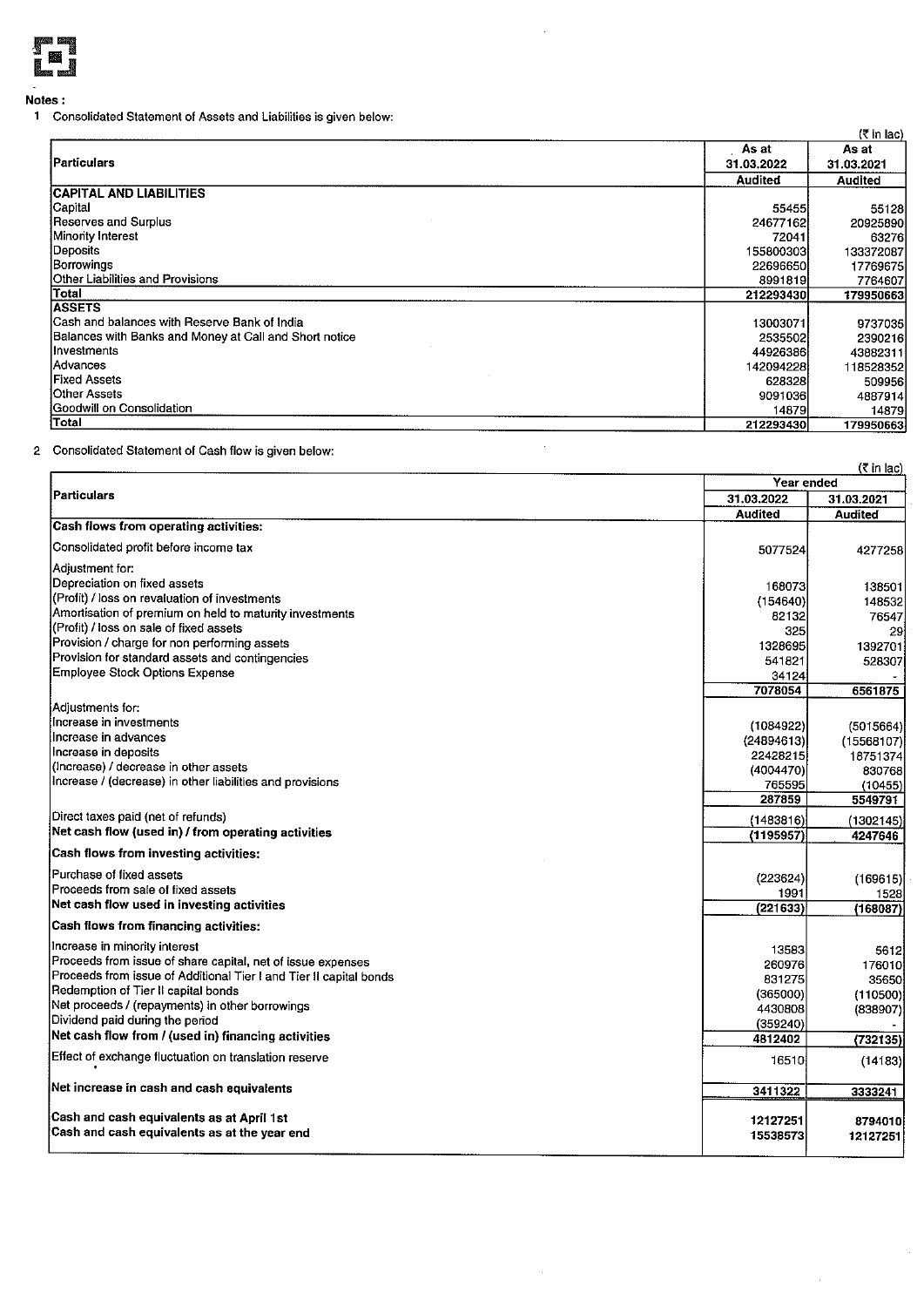

- The above financial results represent the consolidated financial results of HDFC Bank Limited and its subsidiaries constituting the 'Group'. These financial results have been approved by the Board of Directors of the Bank at its meeting held on April 16, 2022. The financial results for the quarter and year ended March 31, 2022 have been subjected to an audit by the statutory auditors (M S K A & Associates, Chartered Accountants and M M Nissim & Co LLP, Chartered Accountants) of the Bank. The financial results for the quarter and year ended March 31, 2021 were audited by M S K A & Associates, Chartered Accountants.
- The Group has applied its significant accounting policies in the preparation of the consolidated financial results consistent with those followed in the annual  $\boldsymbol{\Lambda}$ consolidated financial statements for the year ended March 31, 2021 except for its stock based employee compensation plans. The RBI, vide its clarification dated August 30, 2021 on Guidelines on Compensation of Whole Time Directors / Chief Executive Officers / Material Risk Takers and Control Function Staff, advised Banks that the fair value of share-linked instruments on the date of grant should be recognised as an expense for all instruments granted after the accounting period ending March 31, 2021. Accordingly, the Group has changed its accounting policy from the intrinsic value method to the fair value method for all employee stock options granted after March 31, 2021. The fair value is estimated on the date of grant using Black-Scholes model and is recognised as compensation expense over the vesting period. As a result, 'Employees cost' for the quarter and year ended March 31, 2022 is higher by ₹ 128.66 crore and ₹ 341.24 crore respectively with a consequent reduction in profit after tax by the said amount.
- The figures of the last quarter in each of the financial years are the balancing figures between audited figures in respect of the full financial year and the 5 published year to date figures upto the end of the third quarter of the respective financial year.
- The outbreak of the COVID-19 pandemic had led to a nation-wide lockdown in April-May 2020. This was followed by localised lockdowns in areas with a 6 significant number of COVID-19 cases. Following the easing of lockdown measures, there was an improvement in economic activity in the second half of fiscal 2021. Since then India experienced two waves of the COVID-19 pandemic following the discovery of mutant coronavirus variants, leading to the reimposition of regional lockdowns which were subsequently lifted.

The impact of COVID-19, including changes in customer behaviour and pandemic fears, as well as restrictions on business and individual activities, led to significant volatility in global and Indian financial markets and a significant decrease in global and local economic activities. The disruptions following the outbreak, impacted loan originations, the sale of third party products, the use of credit and debit cards by customers and the efficiency in collection efforts resulting in increase in customer defaults and consequent increase in provisions there against.

India is emerging from the COVID-19 pandemic. The extent to which any new wave of COVID-19 will impact the Group's results will depend on ongoing as well as future developments, including, among other things, any new information concerning the severity of the COVID-19 pandemic, and any action to contain its spread or mitigate its impact whether government-mandated or elected by us.

- In accordance with the RBI guidelines, banks are required to make consolidated Pillar 3 disclosures including leverage ratio, liquidity coverage ratio and Net  $\overline{7}$ Stable Funding Ratio (NSFR) under the Basel III Framework. These disclosures are available on the Bank's website at the following link: https://www.hdfcbank.com/personal/resources/regulatory-disclosures. The disclosures have not been subjected to audit or review by the statutory auditors.
- Figures of the previous periods have been regrouped / reclassified wherever necessary to conform to current period's classification. 8
- ₹10 lac = ₹1 million ₹ 10 million = ₹ 1 crore

Place: Mumbai Date: April 16, 2022

Sashidhar Jagdishan **Managing Director**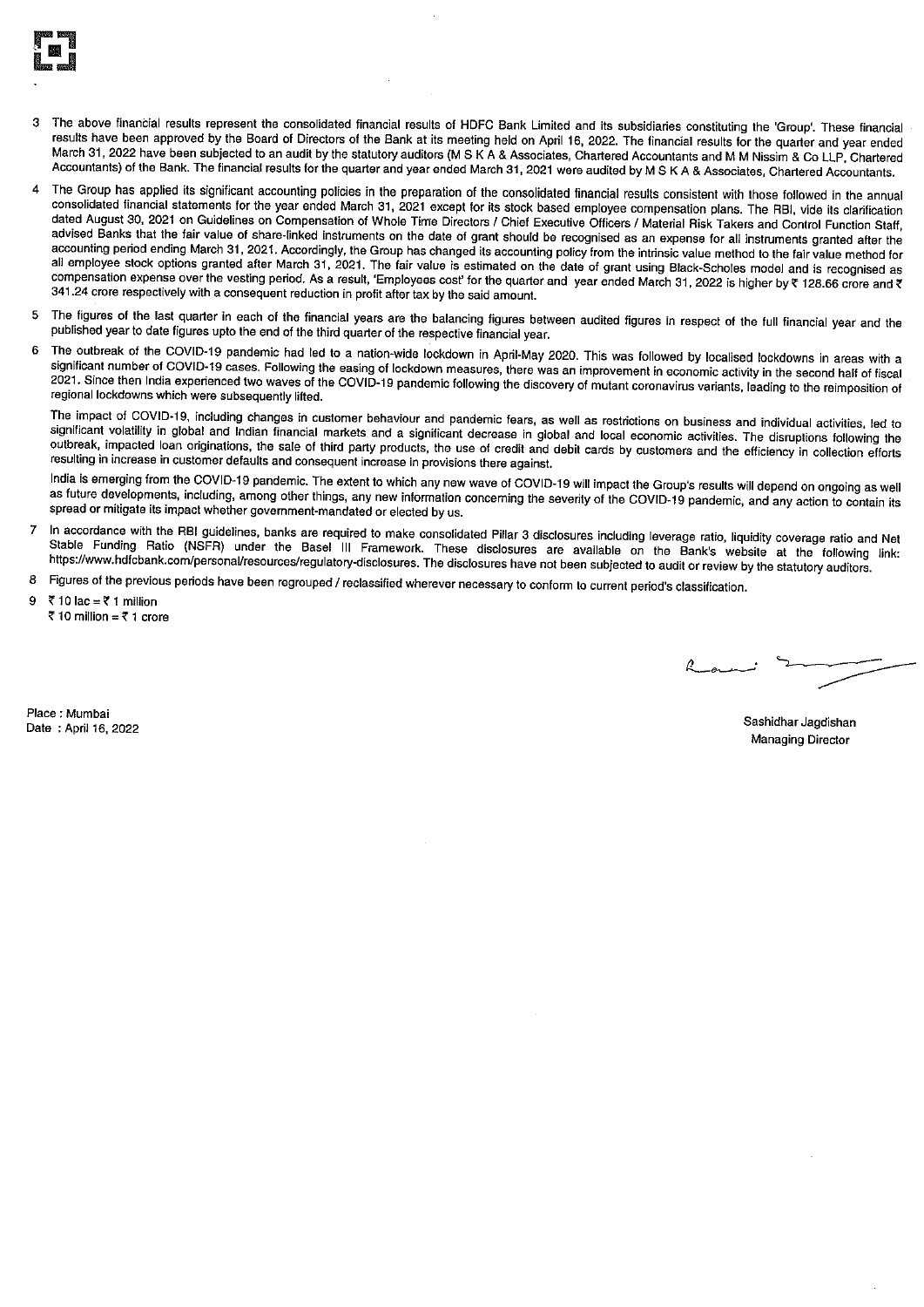602, Floor 6, Raheja Titanium Western Express Highway Geetanjali Railway Colony Ram Nagar, Goregaon (E) Mumbai - 400 063

#### M M Nissim & Co I I P **Chartered Accountants**

**Barodawala Mansion B-wing** 3rd Floor, 81 Dr. Annie Besant Road Worli, Mumbai - 400 018

INDEPENDENT AUDITOR'S REPORT for the Quarter and Year Ended Standalone Financial Results of HDFC Bank Limited pursuant to the Regulation 33 and Regulation 52 of the SEBI (Listing Obligations and Disclosure Requirements), 2015

TO THE BOARD OF DIRECTORS OF HDFC BANK LIMITED

Report on the Audit of the Standalone Financial Results

Opinion

We have audited the accompanying Standalone Financial Results of HDFC Bank Limited ("the Bank") for the quarter and year ended March 31, 2022 (the "Statement") attached herewith, being submitted by the Bank pursuant to the requirements of Regulation 33 and Regulation 52 read with Regulation 63(2) of the SEBI (Listing Obligations and Disclosure Requirements) Regulations, 2015, as amended ("the Regulations").

In our opinion and to the best of our information and according to the explanations given to us, the aforesaid Statement:

- i) is presented in accordance with the requirements of the Regulations; and
- ii) gives a true and fair view in conformity with the recognition and measurement principles laid down in the applicable accounting standards prescribed under section 133 of the Companies Act, 2013 ("the Act") read with Companies (Accounts) Rules, 2014 as amended to the extent applicable, the relevant provisions of the Banking Regulation Act, 1949, the circulars, guidelines and directions issued by the Reserve Bank of India (RBI) from time to time (the "RBI Guidelines") and other accounting principles generally accepted in India of the net profit and other financial information for the quarter and year ended March 31, 2022.

#### **Basis for Opinion**

We conducted our audit in accordance with the Standards on Auditing (SAs) specified under section 143(10) of the Act. Our responsibilities under those Standards are further described in the Auditor's Responsibilities for the Audit of the Statement section of our report. We are independent of the Bank in accordance with the Code of Ethics issued by the Institute of Chartered Accountants of India together with the ethical requirements that are relevant to our audit of the Statement, and we have fulfilled our other ethical responsibilities in accordance with these requirements and the Code of Ethics.

We believe that the audit evidence we have obtained is sufficient and appropriate to provide a basis for our opinion on the Statement.

## Board of Directors' Responsibility for the Statement

This Statement which is the responsibility of the Bank's Management and approved by the Board of Directors, has been compiled from the annual audited standalone financial statements. The Bank's Management and the Board of Directors are responsible for the preparation of the Statement that gives a true and fair view of the net profit and other financial information of the Bank in accordance with the recognition & measurement principles laid down in Accounting Standards specified under section 133 of the Act, the RBI Guidelines and other accounting principles generally accepted in India and in compliance with the Regulations. This responsibility also includes maintenance of adequate accounting records in accordance with the provisions of the Act and the RBI guidelines for safeguarding of the assets of the Bank and for preventing and detecting frauds and other irregularities; selection and application of appropriate accounting policies; making judgments and estimates that are reasonable and prudent; and design, implementation and maintenance of adequate internal financial controls that were operating effectively for ensuring the accuracy and completeness of the accounting records, relevant to the preparation and presentation of the Statement that gives a true and fair view and is free from material misstatement, whether due to fraud or error which have been used for the purpose of preparation of the Statement by the Board of Directors of the Bank, as aforesaid.



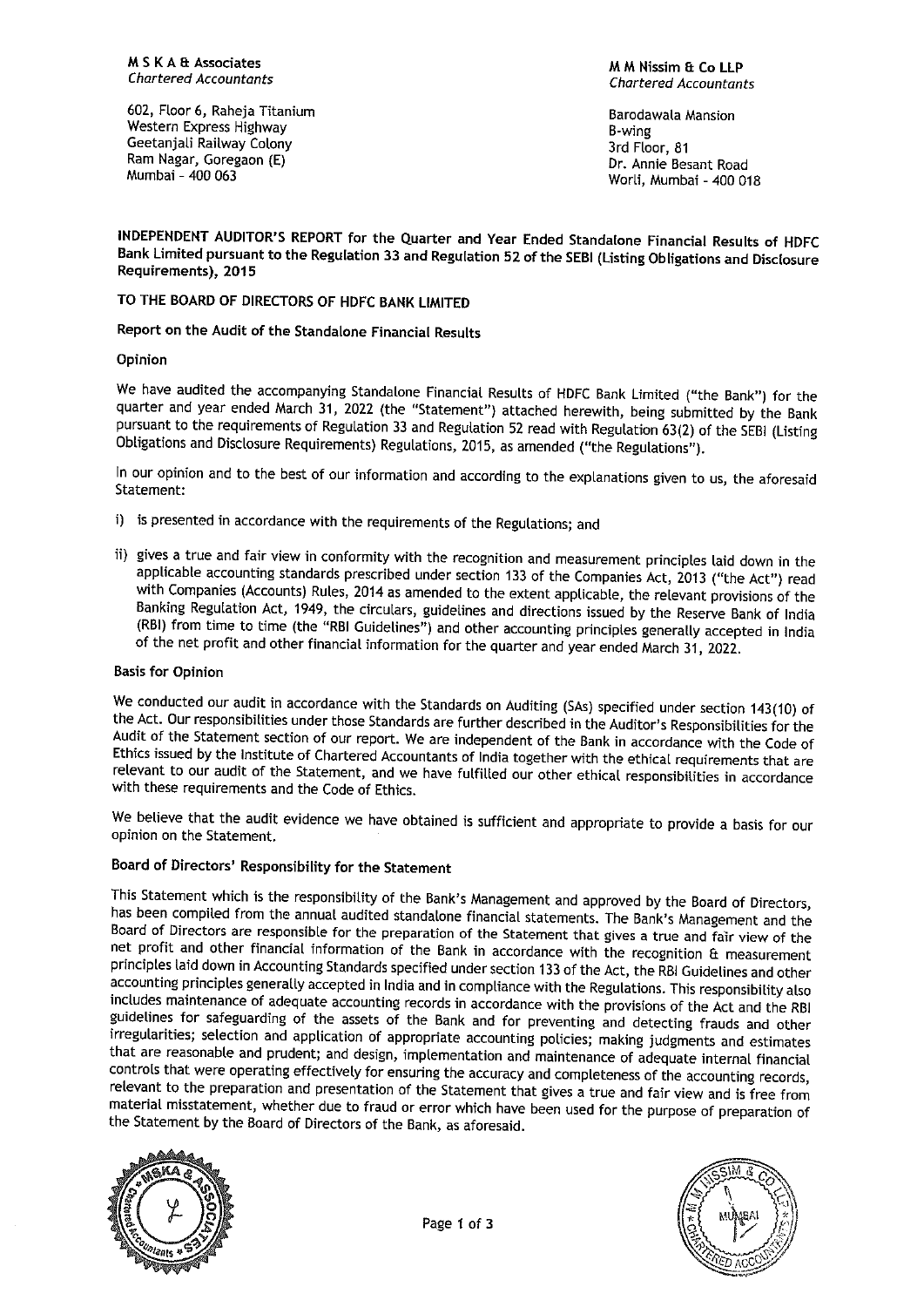In preparing the Statement, the Board of Directors are responsible for assessing the Bank's ability to continue as a going concern, disclosing, as applicable, matters related to going concern and using the going concern basis of accounting unless the Board of Directors either intends to liquidate the Bank or to cease operations, or has no realistic alternative but to do so.

The Board of Directors of the Bank are also responsible for overseeing the Bank's financial reporting process.

### Auditor's Responsibilities for the Audit of the Statement

Our objectives are to obtain reasonable assurance about whether the Statement as a whole is free from material misstatement, whether due to fraud or error, and to issue an auditor's report that includes our opinion. Reasonable assurance is a high level of assurance but is not a guarantee that an audit conducted in accordance with SAs will always detect a material misstatement when it exists. Misstatements can arise from fraud or error and are considered material if, individually or in the aggregate, they could reasonably be expected to influence the economic decisions of users taken on the basis of this Statement.

As part of an audit in accordance with SAs, we exercise professional judgment and maintain professional skepticism throughout the audit. We also:

- Identify and assess the risks of material misstatement of the Statement, whether due to fraud or error, design and perform audit procedures responsive to those risks, and obtain audit evidence that is sufficient and appropriate to provide a basis for our opinion. The risk of not detecting a material misstatement resulting from fraud is higher than for one resulting from error, as fraud may involve collusion, forgery, intentional omissions, misrepresentations, or the override of internal control.
- Obtain an understanding of internal control relevant to the audit in order to design audit procedures that are appropriate in the circumstances. Under section  $143(3)(i)$  of the Act, we are also responsible for expressing our opinion on whether the Bank has internal financial controls with reference to standalone financial statements in place and the operating effectiveness of such controls.
- Evaluate the appropriateness of accounting policies used and the reasonableness of accounting estimates and related disclosures made by the Board of Directors.
- Conclude on the appropriateness of the Board of Directors use of the going concern basis of accounting and, based on the audit evidence obtained, whether a material uncertainty exists related to events or conditions that may cast significant doubt on the Bank's ability to continue as a going concern. If we conclude that a material uncertainty exists, we are required to draw attention in our auditor's report to the related disclosures in the Statement or, if such disclosures are inadequate, to modify our opinion. Our conclusions are based on the audit evidence obtained up to the date of our auditor's report. However, future events or conditions may cause the Bank to cease to continue as a going concern.
- Evaluate the overall presentation, structure and content of the Statement, including the disclosures, and  $\cdot$ whether the Statement represent the underlying transactions and events in a manner that achieves fair presentation.

We communicate with those charged with governance regarding, among other matters, the planned scope and timing of the audit and significant audit findings, including any significant deficiencies in internal control that we identify during our audit.

We also provide those charged with governance with a statement that we have complied with relevant ethical requirements regarding independence, and to communicate with them all relationships and other matters that may reasonably be thought to bear on our independence, and where applicable, related safeguards.

### **Other Matter**

a. The standalone financial results include the results for the quarter ended March 31, 2022 being the balancing figure between the audited figures in respect of the year ended March 31, 2022 and the published unaudited figures up to the third quarter of the current financial year which were subject to limited review by us.



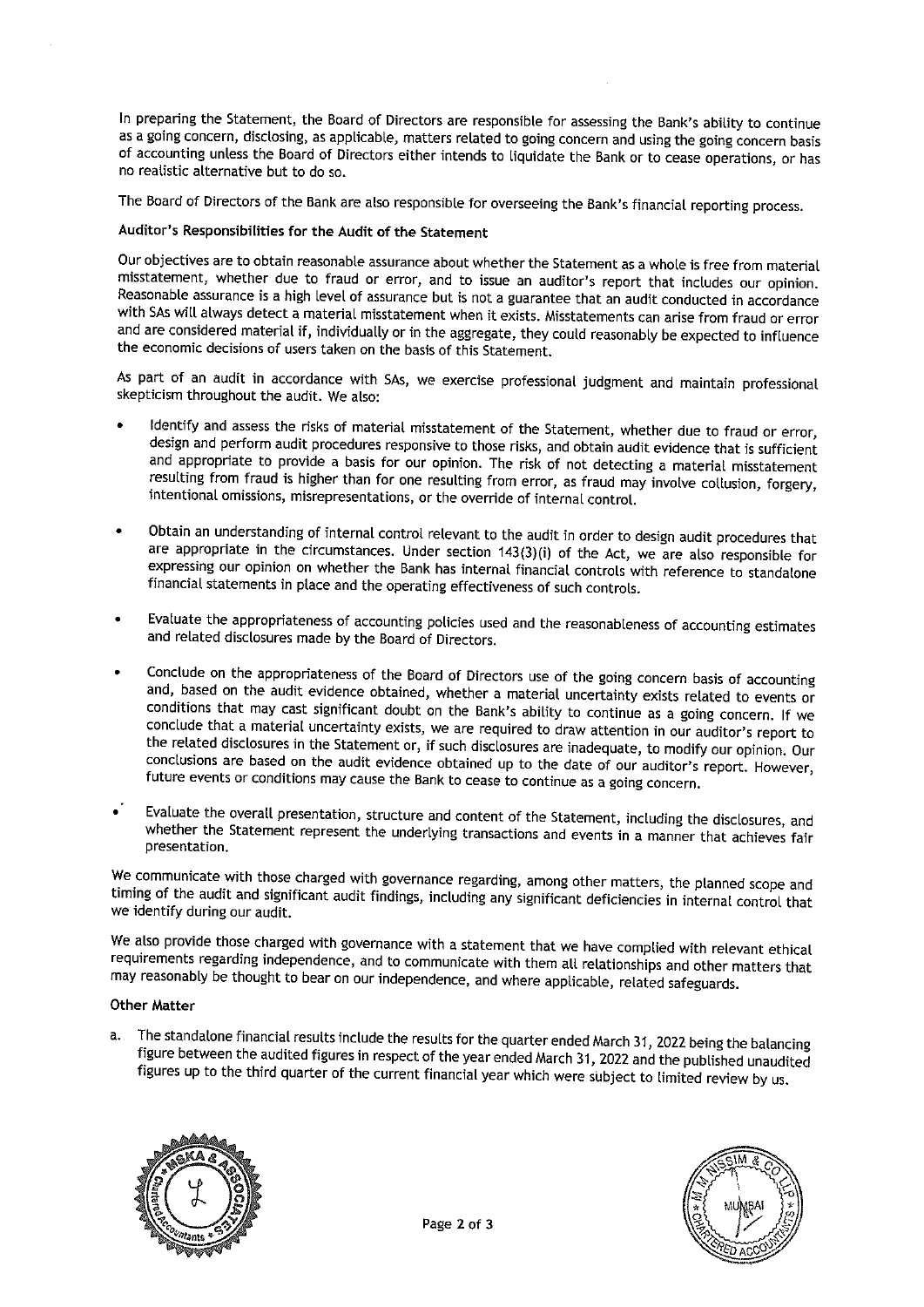b. The audit of standalone financial results for the quarter and year ended March 31, 2021 were conducted by M S K A & Associates, Chartered Accountants, the statutory auditor of the Bank, who had expressed an unmodified opinion, as the case may be, on those financial results. Accordingly, we, M M Nissim & Co LLP, Chartered Accountants, do not express any opinion, as the case may be, on the figures reported in the standalone financial results for the quarter ended and year ended March 31, 2021.

Our opinion on the Statement is not modified in respect of the above matters.



Mumbai

April 16, 2022

For M M Nissim & Co LLP **Chartered Accountants** ICAI Firm Registration Number: 107122W/W100672

Sanjay Khemani Partner Membership Number: 044577

UDIN: 22044577AHEKOG3235

Mumbai April 16, 2022

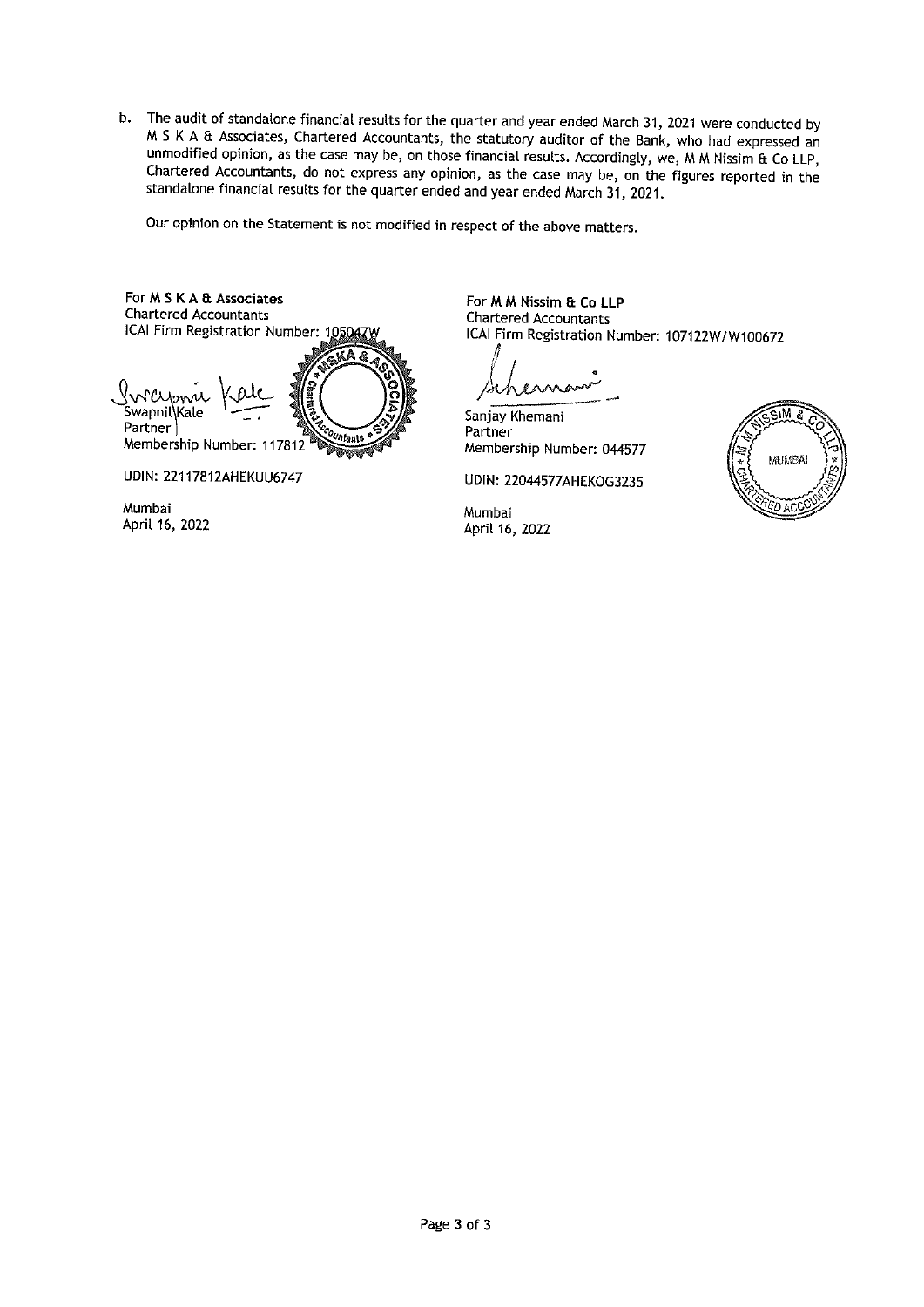602, Floor 6, Raheja Titanium Western Express Highway Geetanjali Railway Colony Ram Nagar, Goregaon (E) Mumbai - 400 063

M M Nissim & Co LLP **Chartered Accountants** 

**Barodawala Mansion B**-wing 3rd Floor, 81 Dr. Annie Besant Road Worli, Mumbai - 400 018

INDEPENDENT AUDITOR'S REPORT for the Quarter and Year Ended Consolidated Financial Results of HDFC Bank Limited pursuant to the Regulation 33 and Regulation 52 of the SEBI (Listing Obligations and Disclosure Requirements), 2015

TO THE BOARD OF DIRECTORS OF HDFC BANK LIMITED

Report on the Audit of the Consolidated Financial Results

Opinion

We have audited the accompanying Consolidated Financial Results of HDFC Bank Limited ("the Bank" / "the parent") and its subsidiaries (the parent and its subsidiaries together referred to as "the Group") for the quarter and year ended March 31, 2022 ("the Statement"), being submitted by the Bank pursuant to the requirements of Regulation 33 and Regulation 52 read with Regulation 63(2) of the SEBI (Listing Obligations and Disclosure Requirements) Regulations, 2015, as amended ("the Regulations") except for the disclosures relating to consolidated Pillar 3 disclosure as at March 31, 2022, including leverage ratio, liquidity coverage ratio and Net Stability Funding Ratio under Basel III Capital Regulations as have been disclosed on the Bank's website and in respect of which a link has been provided in Note 7 to the Statement and have not been audited by us.

In our opinion and to the best of our information and according to the explanations given to us and based on the consideration of the reports of the other auditors on separate audited financial results of subsidiaries, the aforesaid Statement:

includes the results of the following entities: a.

| Sr. No | Name of the Subsidiary         | Relationship with the Bank |
|--------|--------------------------------|----------------------------|
|        | HDB Financial Services Limited | Subsidiary                 |
|        | HDFC Securities Limited        | Subsidiary                 |

- is presented in accordance with the requirements of the Regulations except for the disclosures relating to h. consolidated Pillar 3 disclosure as at March 31, 2022, including leverage ratio, liquidity coverage ratio and Net Stability Funding Ratio under Basel III Capital Regulations as have been disclosed on the Bank's website and in respect of which a link has been provided in Note 7 to the Statement and have not been audited by us; and
- gives a true and fair view, in conformity with recognition & measurement principles laid down in the  $\mathbf{C}$ applicable accounting standards prescribed under section 133 of the Companies Act, 2013 ("the Act") read with Companies (Accounts) Rules, 2014 as amended to the extent applicable, the relevant provisions of the Banking Regulation Act, 1949, the circulars, guidelines and directions issued by the Reserve Bank of India (RBI) from time to time ("RBI Guidelines") and other accounting principles generally accepted in India, of the consolidated net profit and other financial information of the Group for the quarter and year ended March 31, 2022.

## **Basis for Opinion**

We conducted our audit in accordance with the Standards on Auditing (SAs) specified under section 143(10) of the Act. Our responsibilities under those Standards are further described in the Auditor's Responsibilities for the Audit of the Statement section of our report. We are independent of the Group in accordance with the Code of Ethics issued by the Institute of Chartered Accountants of India together with the ethical requirements that are relevant to our audit of the Statement, and we have fulfilled our other ethical responsibilities in accordance with these requirements and the Code of Ethics.

We believe that the audit evidence obtained by us and other auditors in terms of their reports referred to in "Other Matter" paragraph below, is sufficient and appropriate to provide a basis for our opinion **प्रो**स्टी Statement.



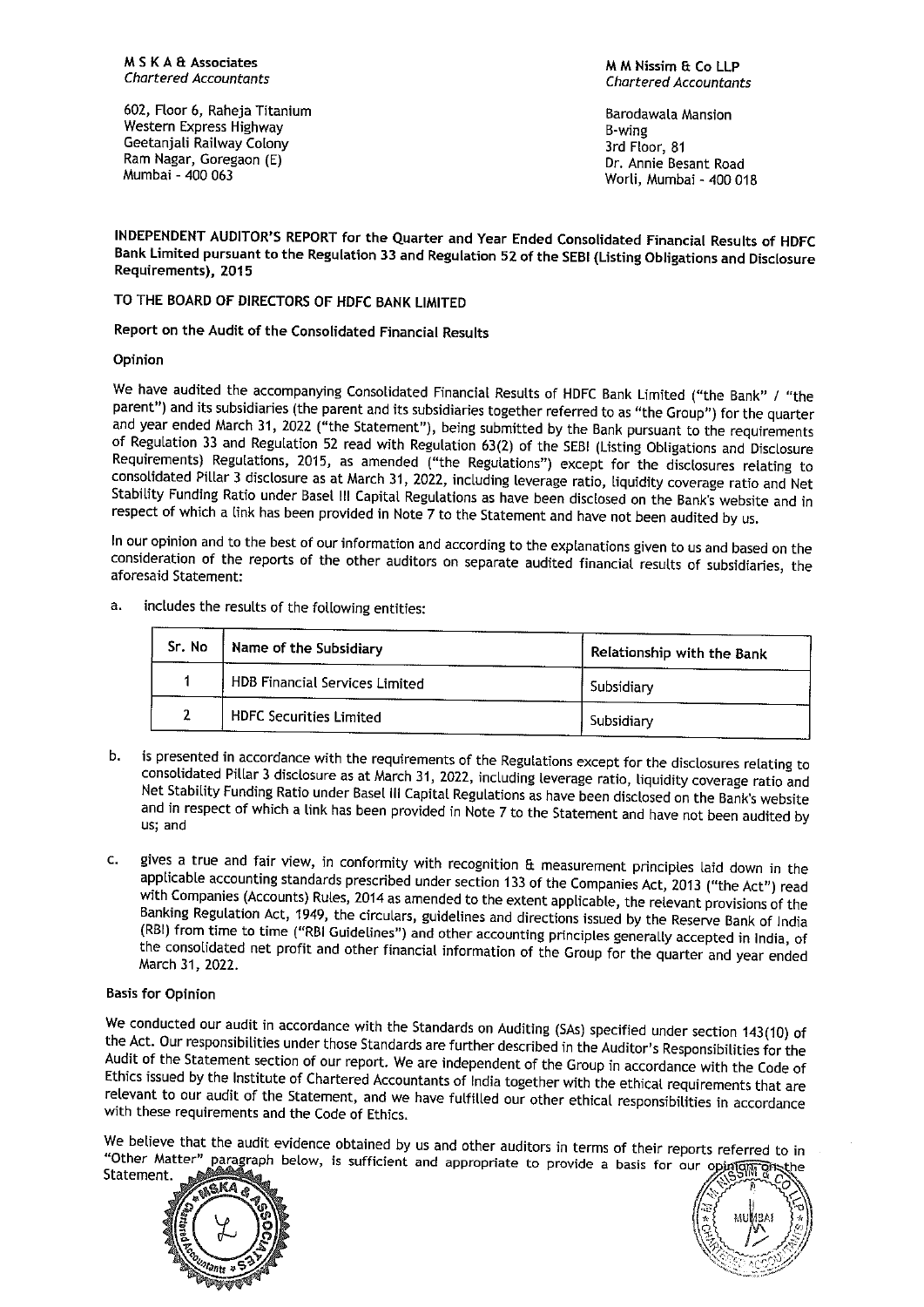### Board of Directors' Responsibility for the Statement

The Statement, which is the responsibility of the Bank's Management and approved by the Board of Directors has been compiled from the annual audited consolidated financial statements. The Bank's Management and the Board of Directors are responsible for the preparation and presentation of the Statement that gives a true and fair view of the consolidated net profit and other financial information of the Group in accordance with the recognition and measurement principles laid down in Accounting Standard specified under section 133 of the Act, the RBI Guidelines and other accounting principles generally accepted in India and in compliance with the Regulations. The respective Board of Directors of the entities included in the Group are responsible for maintenance of adequate accounting records in accordance with the provisions of the Act and the RBI guidelines for safeguarding the assets of the Group and for preventing and detecting frauds and other irregularities; selection and application of appropriate accounting policies; making judgments and estimates that are reasonable and prudent; and design, implementation and maintenance of adequate internal financial controls that were operating effectively for ensuring accuracy and completeness of the accounting records, relevant to the preparation and presentation of the Statement that give a true and fair view and are free from material misstatement, whether due to fraud or error which have been used for the purpose of preparation of the Statement by the Directors of the Bank, as aforesaid.

In preparing the Statement, the respective Board of Directors of the entities included in the Group are responsible for assessing the ability of the respective entities to continue as a going concern, disclosing, as applicable, matters related to going concern and using the going concern basis of accounting unless the Board of Directors either intends to liquidate the respective entities included in the Group or to cease operations, or has no realistic alternative but to do so.

The respective Board of Directors of the entities included in the Group are responsible for overseeing the financial reporting process of the Group.

## Auditor's Responsibilities for the Audit of the Statement

Our objectives are to obtain reasonable assurance about whether the Statement as a whole is free from material misstatement, whether due to fraud or error, and to issue an auditor's report that includes our opinion. Reasonable assurance is a high level of assurance but is not a guarantee that an audit conducted in accordance with SAs will always detect a material misstatement when it exists. Misstatements can arise from fraud or error and are considered material if, individually or in the aggregate, they could reasonably be expected to influence the economic decisions of users taken on the basis of this Statement.

As part of an audit in accordance with SAs, we exercise professional judgment and maintain professional skepticism throughout the audit. We also:

- Identify and assess the risks of material misstatement of the Statement, whether due to fraud or error, design and perform audit procedures responsive to those risks, and obtain audit evidence that is sufficient and appropriate to provide a basis for our opinion. The risk of not detecting a material misstatement resulting from fraud is higher than for one resulting from error, as fraud may involve collusion, forgery, intentional omissions, misrepresentations, or the override of internal control.
- Obtain an understanding of internal control relevant to the audit in order to design audit procedures that are appropriate in the circumstances. Under section 143(3)(i) of the Act, we are also responsible for expressing our opinion on whether the Bank has internal financial controls with reference to consolidated financial statements in place and the operating effectiveness of such controls.
- Evaluate the appropriateness of accounting policies used and the reasonableness of accounting estimates and related disclosures made by the Board of Directors.
- Conclude on the appropriateness of the Board of Directors' use of the going concern basis of accounting and, based on the audit evidence obtained, whether a material uncertainty exists related to events or conditions that may cast significant doubt on the ability of the Group to continue as a going concern. If we conclude that a material uncertainty exists, we are required to draw attention in our auditor's report to the related disclosures in the Statement or, if such disclosures are inadequate, to modify our opinion. Our conclusions are based on the audit evidence obtained up to the date of our auditor's report. However, future events or conditions may cause the Group to cease to continue as a going concern.



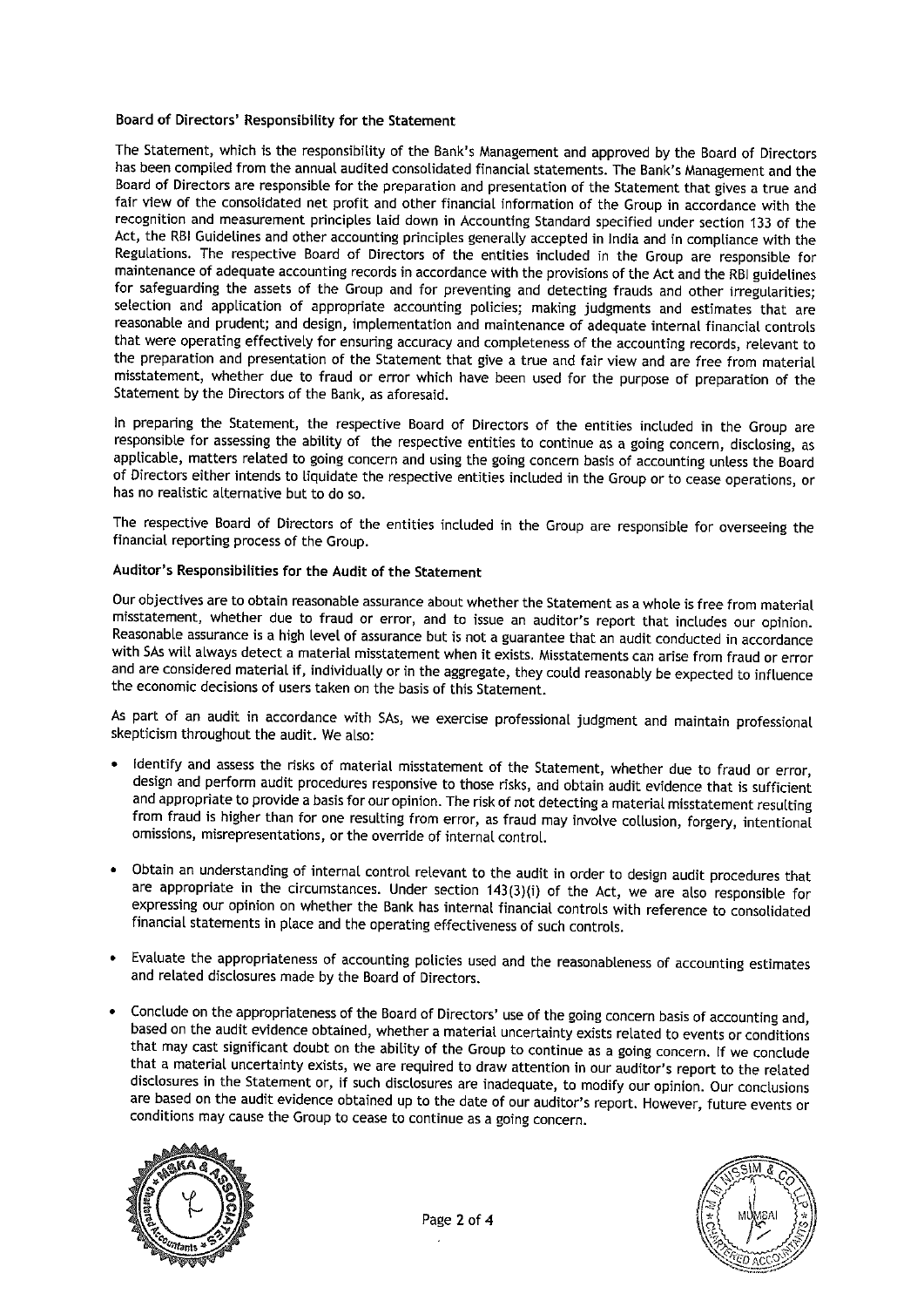- Evaluate the overall presentation, structure and content of the Statement, including the disclosures, and whether the Statement represent the underlying transactions and events in a manner that achieves fair presentation.
- Obtain sufficient appropriate audit evidence regarding the financial information of the entities within the Group to express an opinion on the Statement. We are responsible for the direction, supervision and performance of the audit of financial information of such entities included in the Statement of which we are the independent auditors. For the other entities included in the Statement, which have been audited by other auditors, such other auditors remain responsible for the direction, supervision and performance of the audits carried out by them. We remain solely responsible for our audit opinion.

We communicate with those charged with governance of the Bank included in the Statement of which we are the independent auditor's regarding, among other matters, the planned scope and timing of the audit and significant audit findings, including any significant deficiencies in internal control that we identify during our audit.

We also provide those charged with governance with a statement that we have complied with relevant ethical requirements regarding independence, and to communicate with them all relationships and other matters that may reasonably be thought to bear on our independence, and where applicable, related safeguards.

We also performed procedures in accordance with the circular issued by the SEBI under Regulation 33(8) of the Regulations, as amended, to the extent applicable.

## **Other Matters**

a. The Statement includes the audited financial results of two subsidiaries whose financial information reflects the Group's share of total assets of Rs. 72,26,709 Lacs as at March 31, 2022, Group's share of the total revenue of Rs. 3,58,283 Lacs and Rs. 13,46,577 Lacs and Group's share of total net profit after tax of Rs. 65,011 Lacs and Rs. 2,01,612 Lacs for the quarter and year ended March 31, 2022 respectively, as considered in the Statement, which have been audited by their respective independent auditors. These independent Auditor's reports on financial information of these entities have been furnished to us and our opinion on the Statements, in so far as it relates to the amounts and disclosures included in respect of these subsidiaries is based solely on the report of such auditor's and procedures performed by us are as stated in the paragraph above.

Our opinion on the Statement is not modified in respect of the above matter with respect to our reliance on the work done and the reports of the other auditors.

The consolidated financial results include the results for the quarter ended March 31, 2022, being the h. balancing figure between the audited figures in respect of the Financial year ended March 31, 2022, and the published unaudited third quarter of the current financial year which were subject to limited review by us.

Our opinion on the Statement is not modified in respect of the above matter.



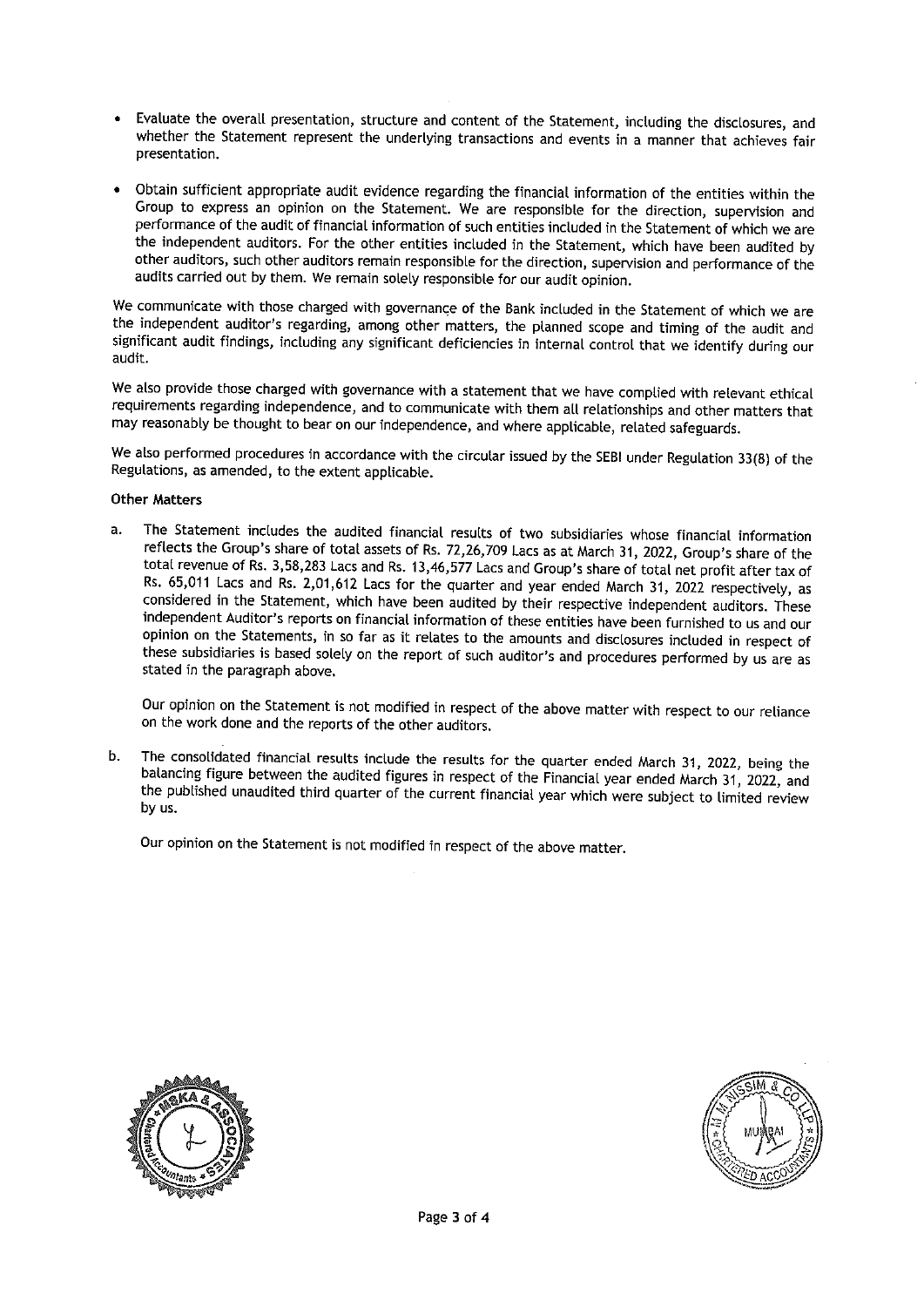The audit of consolidated financial results for the quarter and year ended March 31, 2021 were conducted  $\mathbf{c}$ . by M S K A & Associates, Chartered Accountants, the statutory auditor of the Bank, who had expressed an unmodified opinion, as the case may be, on those financial results. Accordingly, we, M M Nissim & Co LLP, Chartered Accountants, do not express any opinion, as the case may be, on the figures reported in the Consolidated financial results for the quarter ended and year ended March 31, 2021.

Our opinion on the Statement is not modified in respect of the above matter.

For M S K A & Associates **Chartered Accountants** ICAI Firm Registration Number: 105047W

A & Swapnil Kale Partner Membership Number: 117812 Vatant .<br>Umr

**UDIN: 22117812AHEKTL8715** 

Mumbai April 16, 2022 For M M Nissim & Co LLP **Chartered Accountants** ICAI Firm Registration Number: 107122W/W100672

Sanjay Khemani Partner Membership Number: 044577

**UDIN: 22044577AHENKX4984** 

Mumbai April 16, 2022

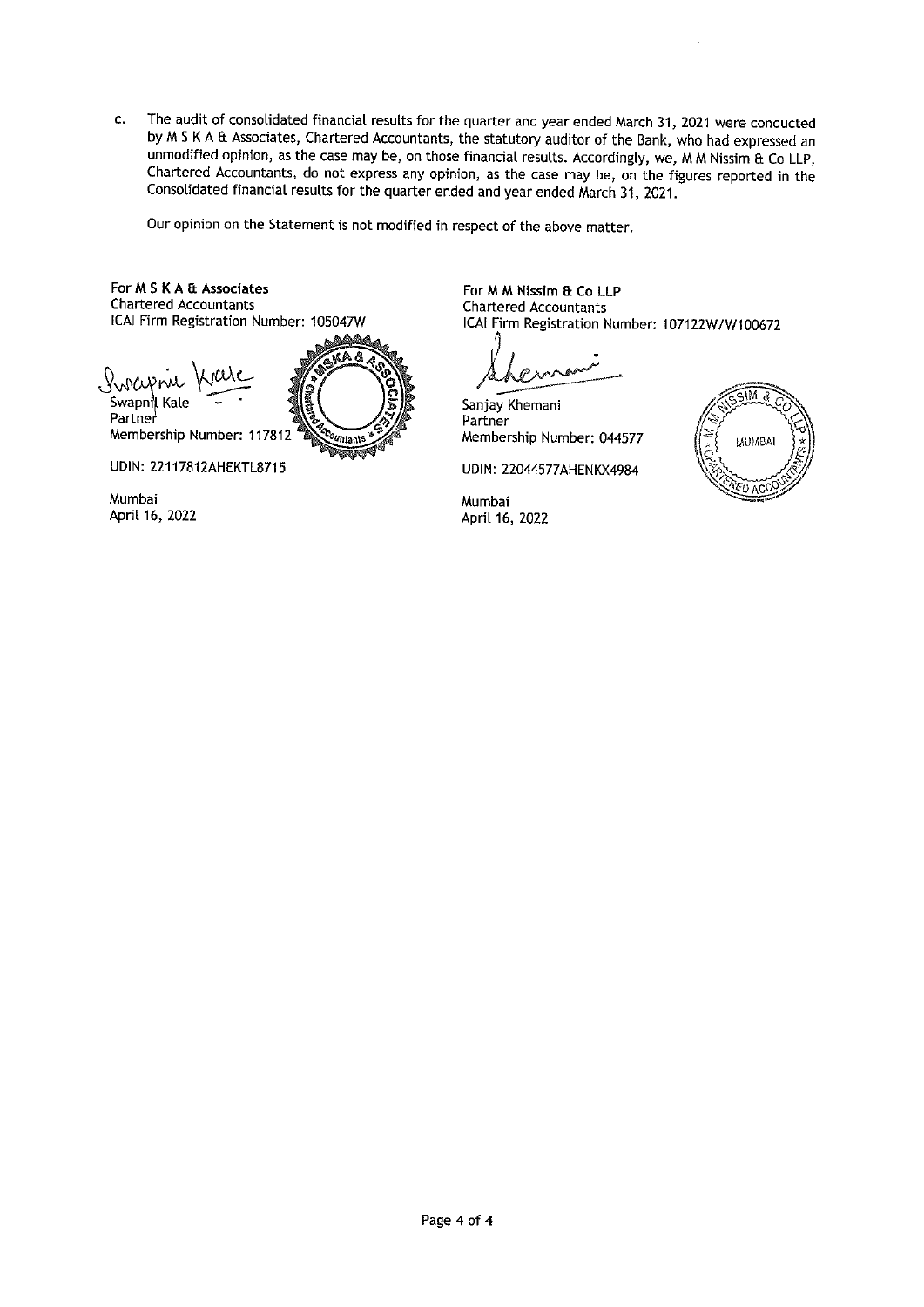**HDREEWIN** We understand your world

**NEWS RELEASE** 

HDFC Bank Ltd. HDFC Bank House, Senapati Bapat Marg, Lower Parel, Mumbai - 400 013. CIN: L65920MH1994PLC080618

# **HDFC Bank Limited**

# FINANCIAL RESULTS (INDIAN GAAP) FOR THE QUARTER AND YEAR ENDED **MARCH 31, 2022**

The Board of Directors of HDFC Bank Limited approved the Bank's (Indian GAAP) results for the quarter and year ended March 31, 2022, at its meeting held in Mumbai on Saturday, April 16, 2022. The accounts have been subjected to an audit by the statutory auditors of the Bank.

# **STANDALONE FINANCIAL RESULTS:**

# Profit & Loss Account: Quarter ended March 31, 2022

The Bank's net revenues (net interest income plus other income) increased by 7.3% to  $\bar{\tau}$ 26,509.8 crore for the quarter ended March 31, 2022 from ₹ 24,714.1 crore for the quarter ended March 31, 2021. Net Revenues, excluding trading income, grew by 10.4% to ₹ 26,550.2 crore for the quarter ended March 31, 2022 from ₹ 24,059.0 crore for the quarter ended March 31, 2021.

Net interest income (interest earned less interest expended) for the quarter ended March 31, 2022 grew by 10.2% to ₹ 18,872.7 crore from ₹ 17,120.2 crore for the quarter ended March 31, 2021. Advances were up 20.8%, with the growth coming across products and segments. Core net interest margin was at 4.0% on total assets, and 4.2% based on interest earning assets. We continued to add new liability relationships at a robust pace of 2.4 million during the quarter. Liquidity coverage ratio was healthy at 112%, well above the regulatory requirement.

Other income (non-interest revenue) at  $\overline{\tau}$  7,637.1 crore was 28.8% of net revenues for the quarter ended March 31, 2022 as against ₹7,593.9 crore in the corresponding quarter of the previous year. Other income, excluding trading income, grew by 10.6% over the quarter ended March 31, 2021. The four components of other income for the quarter ended March 31, 2022 were fees & commissions of ₹ 5,630.3 crore (₹ 5,023.3 crore in the corresponding quarter of the previous year), foreign exchange & derivatives revenue of ₹ 892.5 crore (₹ 879.3 crore in the corresponding quarter of the previous year), loss on sale / revaluation of investments of ₹ 40.3 crore (gain of ₹ 655.1 crore in the corresponding quarter of the previous year) and miscellaneous income, including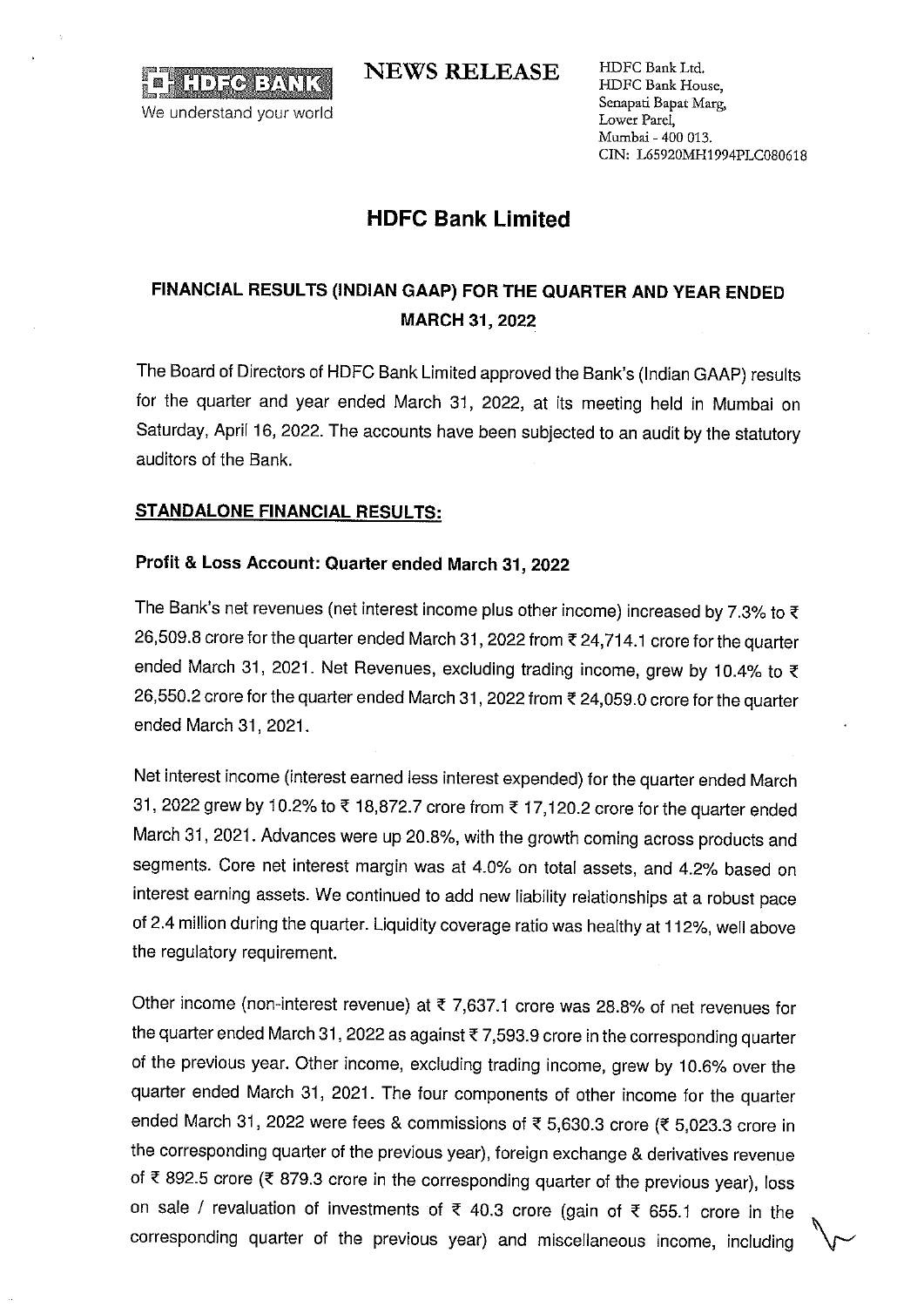

**NEWS RELEASE** 

HDFC Bank Ltd. HDFC Bank House, Senapati Bapat Marg, Lower Parel, Mumbai - 400 013. CIN: L65920MH1994PLC080618

recoveries and dividend, of ₹1,154.7 crore (₹1,036.2 crore in the corresponding quarter of the previous year).

The bank added 563 branches and 7,167 employees during the quarter and 734 branches and 21,486 employees during the year. This, and other investments made during the year, will position the bank to capitalise on the growth opportunity. Operating expenses for the quarter ended March 31, 2022 were ₹ 10,152.8 crore, an increase of 10.6% over ₹ 9.181.3 crore during the corresponding quarter of the previous year. The cost-to-income ratio for the quarter was at 38.3%.

Pre-provision Operating Profit (PPOP) was at ₹16,357.0 crore. PPOP, excluding trading income, grew by 10.2% over the quarter ended March 31, 2021.

Provisions and contingencies for the quarter ended March 31, 2022 were ₹ 3,312.4 crore (consisting of specific loan loss provisions of  $\bar{\tau}$  1,778.2 crore and general and other provisions of ₹1,534.2 crore) as against total provisions of ₹4,693.7 crore for the quarter ended March 31, 2021. Total provisions for the current quarter included contingent provisions of approximately ₹ 1,000 crore.

The total credit cost ratio was at 0.96%, as compared to 0.94% for the quarter ending December 31, 2021 and 1.64% for the quarter ending March 31, 2021.

Profit before tax (PBT) for the quarter ended March 31, 2022 at ₹13,044.7 crore grew by 20.3% over corresponding quarter of the previous year. After providing ₹ 2,989.5 crore for taxation, the Bank earned a net profit of ₹ 10,055.2 crore, an increase of 22.8% over the quarter ended March 31, 2021.

# Balance Sheet: As of March 31, 2022

Total balance sheet size as of March 31, 2022 was  $\bar{\tau}$  2,068,535 crore as against ₹1,746,871 crore as of March 31, 2021, a growth of 18.4%.

Total deposits as of March 31, 2022 were ₹ 1,559,217 crore, an increase of 16.8% over March 31, 2021. CASA deposits grew by 22.0% with savings account deposits at  $\bar{\xi}$ 511,739 crore and current account deposits at ₹ 239,311 crore. Time deposits were at ₹ 808,168 crore, an increase of 12.3% over the corresponding quarter of the previous year, resulting in CASA deposits comprising 48.2% of total deposits as of March 31, 2022.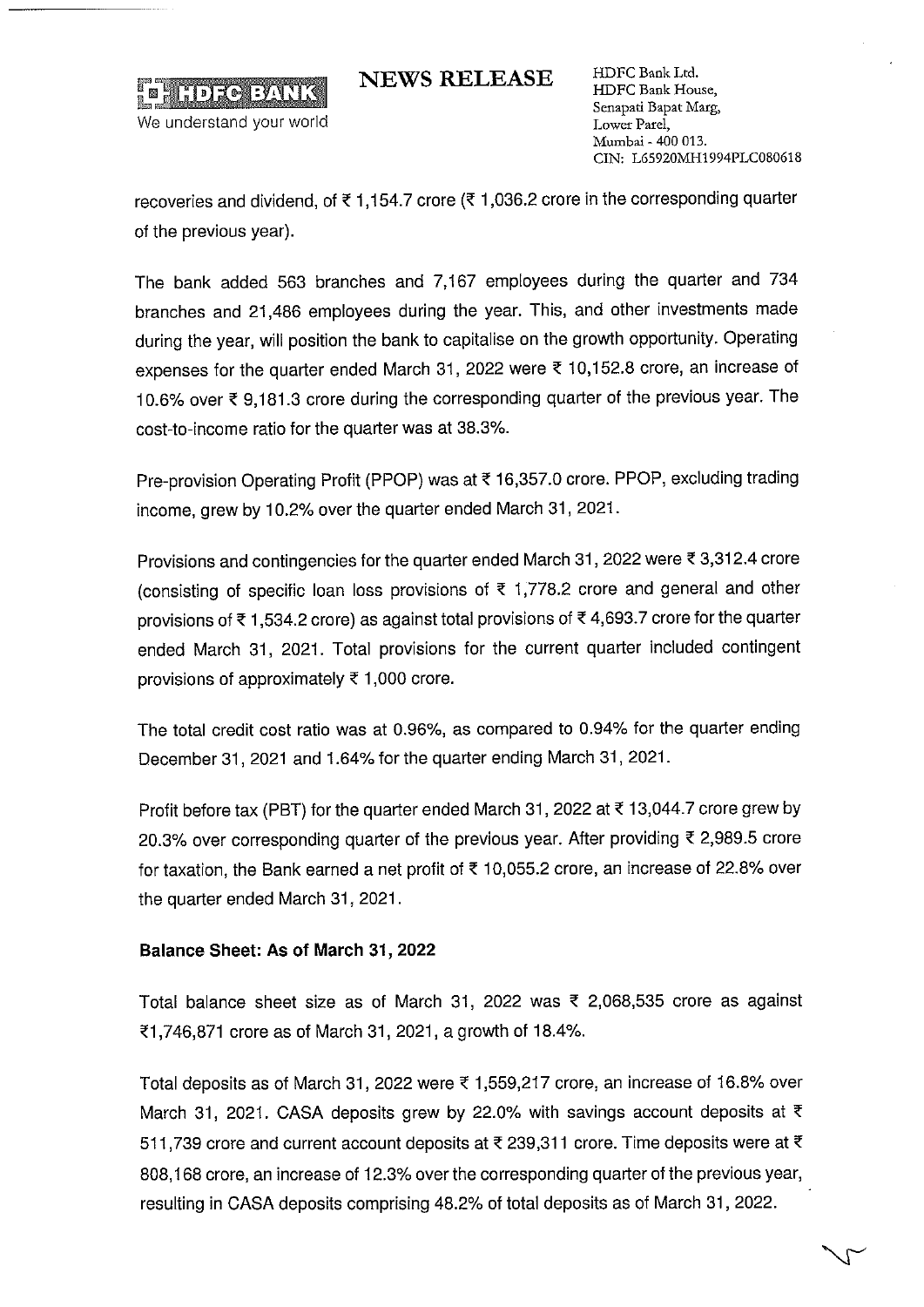**NEWS RELEASE** 

HDFC Bank Ltd. HDFC Bank House, Senapati Bapat Marg, Lower Parel. Mumbai - 400 013 CIN: L65920MH1994PLC080618

Total advances as of March 31, 2022 were ₹ 1,368,821 crore, an increase of 20.8% over March 31, 2021. Retail loans grew by 15.2%, commercial and rural banking loans grew by 30.4% and corporate and other wholesale loans grew by 17.4%. Overseas advances constituted 3.1% of total advances.

# Profit & Loss Account: Year ended March 31, 2022

For the year ended March 31, 2022, the Bank earned a total income of ₹157,263.0 crore as against ₹ 146,063.1 crore for the year ended March 31, 2021. Net revenues (net interest income plus other income) for the year ended March 31, 2022 were ₹ 101,519.5 crore, as against ₹ 90,084.5 crore for the year ended March 31, 2021. Net profit for the year ended March 31, 2022 was ₹ 36,961.3 crore, up 18.8% over the year ended March 31, 2021.

# **Capital Adequacy:**

F

**HDEGEANTK** 

We understand your world

The Bank's total Capital Adequacy Ratio (CAR) as per Basel III guidelines was at 18.9% as on March 31, 2022 (18.8% as on March 31, 2021) as against a regulatory requirement of 11.7% which includes Capital Conservation Buffer of 2.5%, and an additional requirement of 0.2% on account of the Bank being identified as a Domestic Systemically Important Bank (D-SIB). Tier 1 CAR was at 17.9% as of March 31, 2022 compared to 17.6% as of March 31, 2021. Common Equity Tier 1 Capital ratio was at 16.7% as of March 31, 2022. Risk-weighted Assets were at ₹1,353,511 crore (as against ₹1,131,144 crore as at March 31, 2021).

# **NETWORK**

As of March 31, 2022, the Bank's distribution network was at 6,342 branches and 18,130 ATMs / Cash Deposit & Withdrawal Machines (CDMs) across 3,188 cities / towns as against 5,608 branches and 16,087 ATMs / CDMs across 2,902 cities / towns as of March 31, 2021. 50% of our branches are in semi-urban and rural areas. In addition, we have 15,341 business correspondents, which are primarily manned by Common Service Centres (CSC). Number of employees were at 141,579 as of March 31, 2022 (as against 120,093 as of March 31, 2021).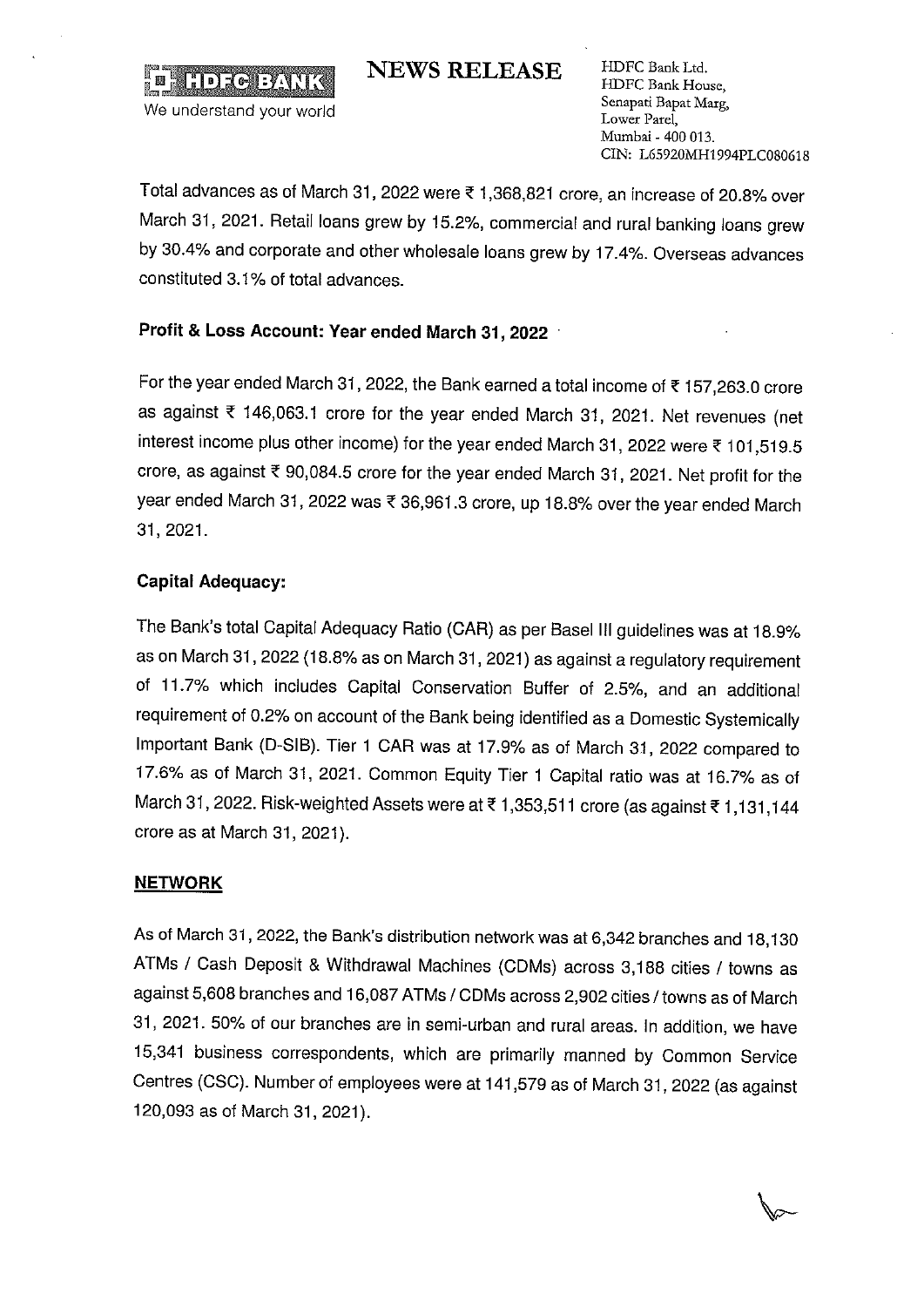

We understand your world

HDFC Bank Ltd. HDFC Bank House, Senapati Bapat Marg, Lower Parel, Mumbai - 400 013. CIN: L65920MH1994PLC080618

## **ASSET QUALITY**

Gross non-performing assets were at 1.17% of gross advances as on March 31, 2022, as against 1.26% as on December 31, 2021 and 1.32% as on March 31, 2021. Net nonperforming assets were at 0.32% of net advances as on March 31, 2022.

**NEWS RELEASE** 

The Bank held floating provisions of  $\overline{\epsilon}$  1,451 crore and contingent provisions of  $\overline{\epsilon}$  9,685 crore as on March 31, 2022. Total provisions (comprising specific, floating, contingent and general provisions) were 182% of the gross non-performing loans as on March 31, 2022.

## **SUBSIDIARIES**

The Bank's subsidiary companies prepare their financial results in accordance with the notified Indian Accounting Standards ('Ind-AS'). The Bank for the purposes of its statutory compliance prepares and presents its financial results under Indian GAAP. Hence the Bank's subsidiary companies, for the purposes of the consolidated financial results of the Bank, prepare 'fit-for-consolidation information' based on the recognition and measurement principles as per Indian GAAP. The financial numbers of the Bank's subsidiary companies mentioned herein below are in accordance with Ind-AS.

HDFC Securities Limited (HSL) is amongst the leading retail broking firms in India. As on March 31, 2022, the Bank held 96.0% stake in HSL. For the quarter ended March 31, 2022, HSL's total income grew by 16% to ₹509.7 crore, as against ₹440.7 crore for the quarter ended March 31, 2021. Profit after tax for the quarter was at ₹ 235.6 crore, as against ₹ 244.5 crore for the quarter ended March 31, 2021.

For the year ended March 31, 2022, HSL's total income grew by 42.2% to  $\overline{\epsilon}$  1,990.3 crore. Net profit for the year was  $\bar{\tau}$  984.3 crore, a growth of 40.0% over  $\bar{\tau}$  703.2 crore in the previous year.

As on March 31, 2022, HSL had 216 branches across 147 cities / towns in the country.

HDB Financial Services Limited (HDBFSL) is a non-deposit taking non-banking finance company ('NBFC') offering wide range of loans and asset finance products to individuals, emerging businesses and micro enterprises. As on March 31, 2022, the Bank held 95.0% stake in HDBFSL.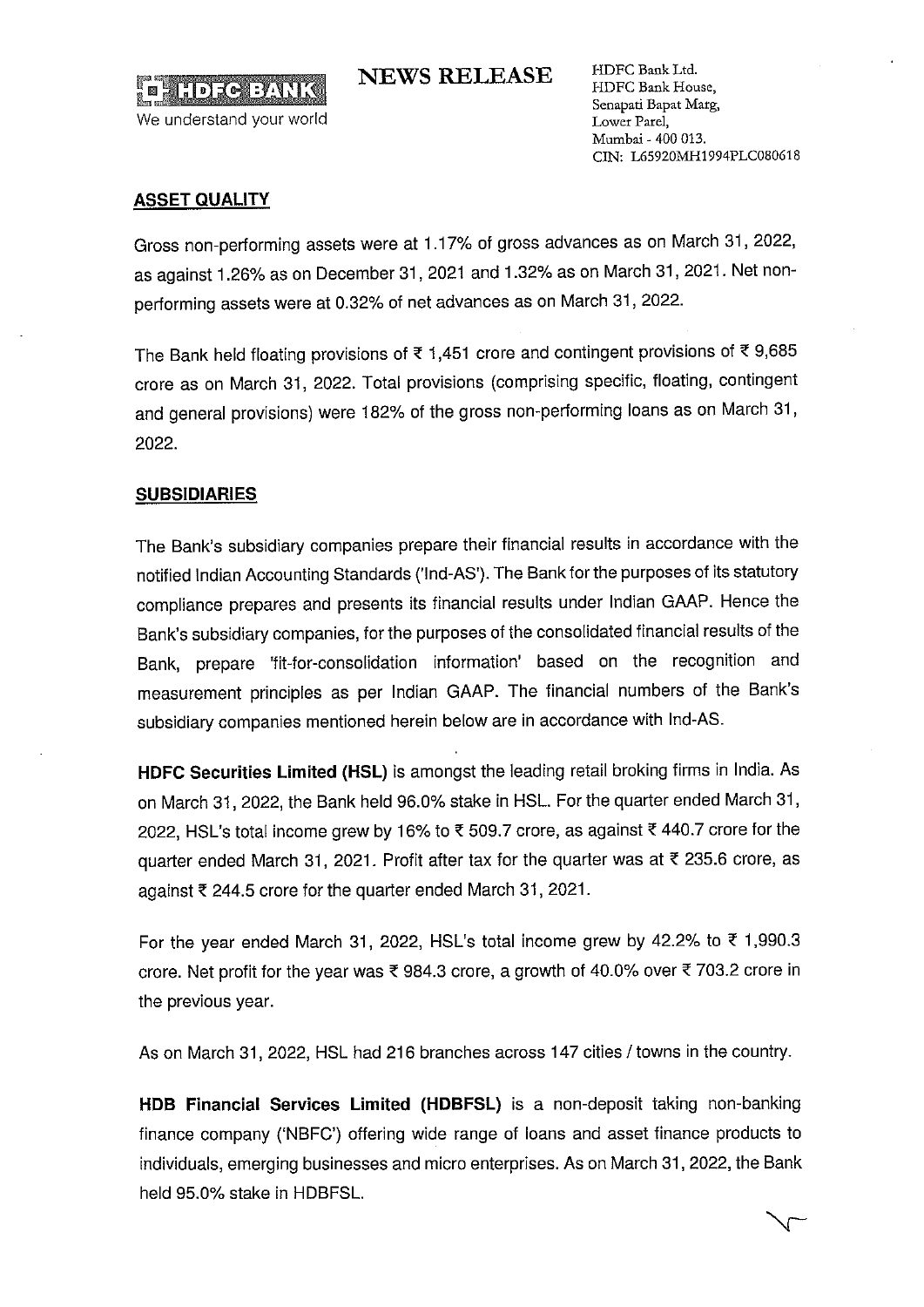**NEWS RELEASE** 

HDFC Bank Ltd. HDFC Bank House, Senapati Bapat Marg. Lower Parel, Mumbai - 400 013. CIN: L65920MH1994PLC080618

For the quarter ended March 31, 2022, HDBFSL's net revenue was at ₹ 2,141.4 crore as against ₹ 1,985.3 crore for the quarter ended March 31, 2021, a growth of 7.9%. Profit after tax for the quarter ended March 31, 2022 was ₹ 427.1 crore compared to ₹ 511.8 crore for the quarter ended March 31, 2021 and a profit after tax of ₹ 304.1 crore for the quarter ended December 31, 2021.

For the year ended March 31, 2022, HDBFSL's net revenue grew by 13.0% to ₹7,980.8 crore (as against ₹7,061.8 crore in the previous year). Profit after tax for the year ended March 31, 2022 was ₹ 1,011.4 crore compared to ₹ 391.5 crore in the previous year, a growth of 158.4%.

The total loan book was ₹ 61,326 crore as on March 31, 2022. Stage 3 loans were at 4.99% of gross loans. As on March 31, 2022, total CAR was at 20.2% with Tier-I CAR at 15.2% and Liquidity coverage ratio at 102%.

As on March 31, 2022, HDBFSL had 1,374 branches across 989 cities / towns.

# **CONSOLIDATED FINANCIAL RESULTS**

 $\blacksquare$  with  $\blacksquare$   $\blacksquare$ 

We understand your world

The consolidated net profit for the quarter ended March 31, 2022 was ₹ 10,443 crore, up 23.8%, over the quarter ended March 31, 2021. Consolidated advances grew by 19.9% from ₹1,185,284 crore as on March 31, 2021 to ₹1,420,942 crore as on March 31, 2022.

The consolidated net profit for the year ended March 31, 2022 was ₹ 38,053 crore, up 19.5%, over the year ended March 31, 2021.

Note:

Aniversion"

 $\bar{x}$  = Indian Rupees

1 crore =  $10$  million

All figures and ratios are in accordance with Indian GAAP unless otherwise specified.

BSE: 500180 **NSE: HDFCBANK NYSE: HDB**